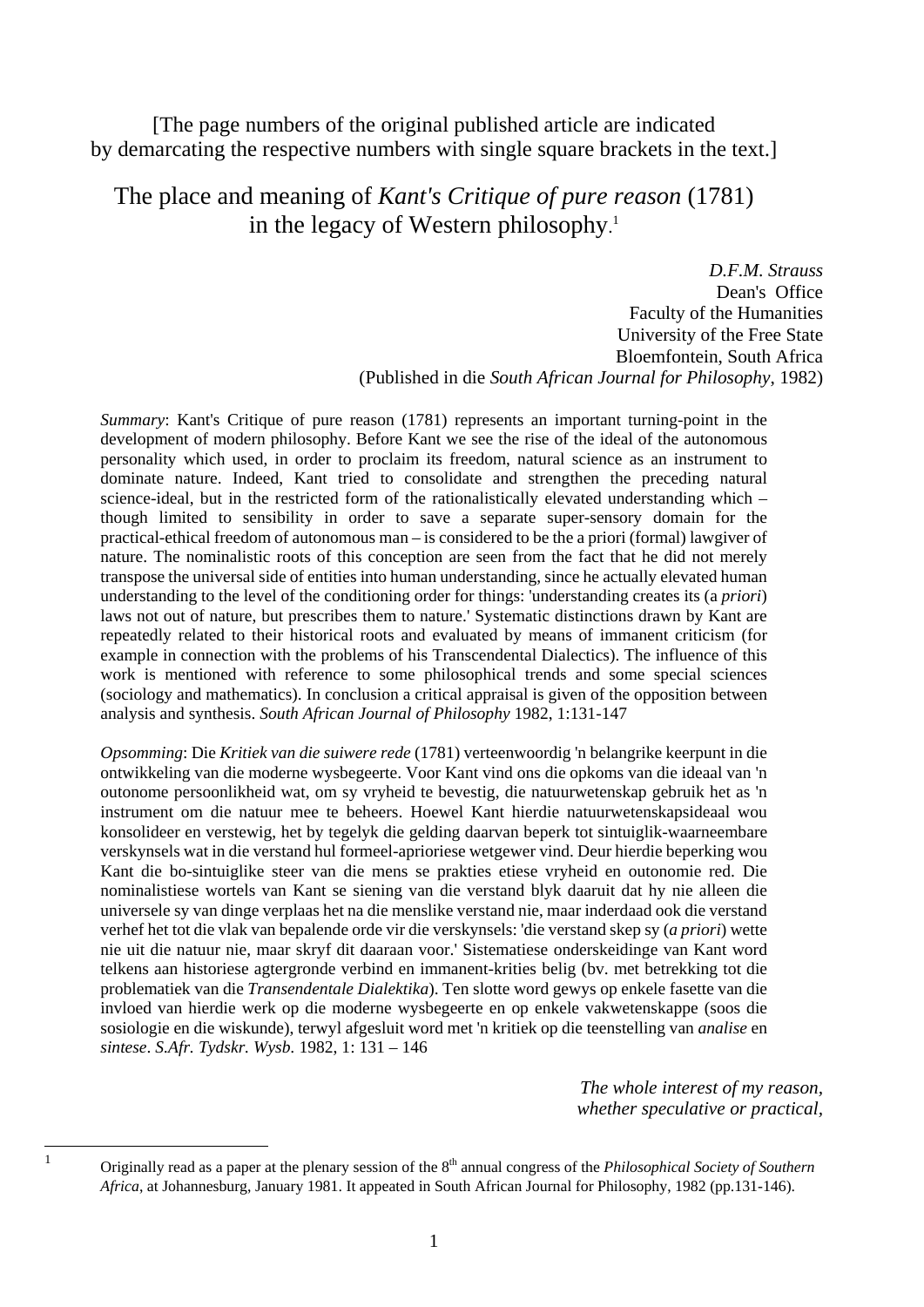*is concentrated in the three following questions*: (i) *What can I know?* (ii) *What should I do ?* (iii) *What may I hope?* (Kant, 1781: 805-806.)

#### **1. Introduction**

Not only in his own intellectual development, but also in that of modern philosophy, the appearance of Kant's *Critique of pure reason* (CPR) in 1781 marked a most important turning point. The ever-expanding influence of this work in the subsequent development of Western philosophy, and even in various special sciences, surely makes it a worth while undertaking to come to a reappraisal of this preeminent Critique at its bicentenary. On the one hand, Kant's CPR manifests the convergence of divergent streams of thought in the philosophical tradition that precedes his contribution, and on the other hand it has had a tremendous effect on the following theoretical heritage of the West up to our present day. In this paper I shall first of all concentrate on the underlying paradigm of the CPR and then, afterwards, pay attention to the ongoing influence it exerts. However, to understand its basic structure, it is necessary constantly to account for the effect of earlier philosophers on the CPR. It stands to reason, furthermore, that the scope of this paper implies a certain selection from the available material.

#### **2. The ultimate basic problem of the CPR**

It is impossible to understand the basic tenet of Kant's CPR without taking into account the way in which modern philosophy has departed from medieval philosophy. A brief survey of this development should explain the following: Thomas Aquinas tried to synthesize the Aristotelian *lex naturalis* (with its dual teleological order) with certain fundamental biblical motives – ending with an idea partly inspired by St. Augustine which related the *lex naturalis* to a transcendent *lex aeterna* as the plan of creation in the divine Mind. The true being of things are given as ideas in God's Mind. In a derivative and limited form individual things participate in the being of God – for every individual thing there is a corresponding idea in God (*Quest*. *Disp. de Ver*., III, 8). This realistic metaphysics of St. Thomas, via St. Augustine and neo-Platonism, related to [132] Plato and Aristotle, and even to the pre-Socratics, was itself soon confronted with the emerging realism/nominalism controversy of the 13th and 14th century.

St. Thomas considered *universalia* to have a threefold existence: *universalia ante rem* (the real existence of ideas before the creation in God's Mind); *in re* (in the things as their universal substantial forms) and *post rem* (their subjective existence in the human mind as universal concepts). Emphasizing the primacy of the will (as opposed to St. Thomas's choice for the primacy of the intellect), Ockham only acknowledged the subjective existence of universals in the human mind (mente humana), encompassing both words (voces) and general concepts (conceptus) since every universal is a purely mental quality, no universal can really exist outside the mind (*Summa logicae* I, 14). (Since Aristotle's primary substance indicates something *individual*, therefore distinct from the *universal* secondary substance (*Cat.* 3 b 10 ff.), Ockham considered his own position to be a return to the true Aristotelian one!) Universals are simply substitutes, referring in a signifying way to the multiplicity of individual things. Nothing but individual things exist in reality. Science, however, is concerned with universals (as the subjective universal image of the real individual entities). As opposed to the realistic conception of truth (adequatio intellectus et rei), nominalism shifted the criterion to the inner activity of the human mind – truth concerns the compatibility of concepts. In this way Ockham contradicted the realistic view of reality, including its appraisal of the church as a supernatural (universalistic) institute of grace – life-forms are simply *universalia* representing a collection of truly existing *individuals* – therefore the reality of the church is reduced to a mere collection of believers (*congregatio fidelium*).

This nominalistic movement provided the starting-point for modern philosophy which tries to emancipate modern man from the authority of church belief (and the Pope). This tendency has led to the complete secularization of the notion of freedom. Man should be freed from God's law as well as from the authority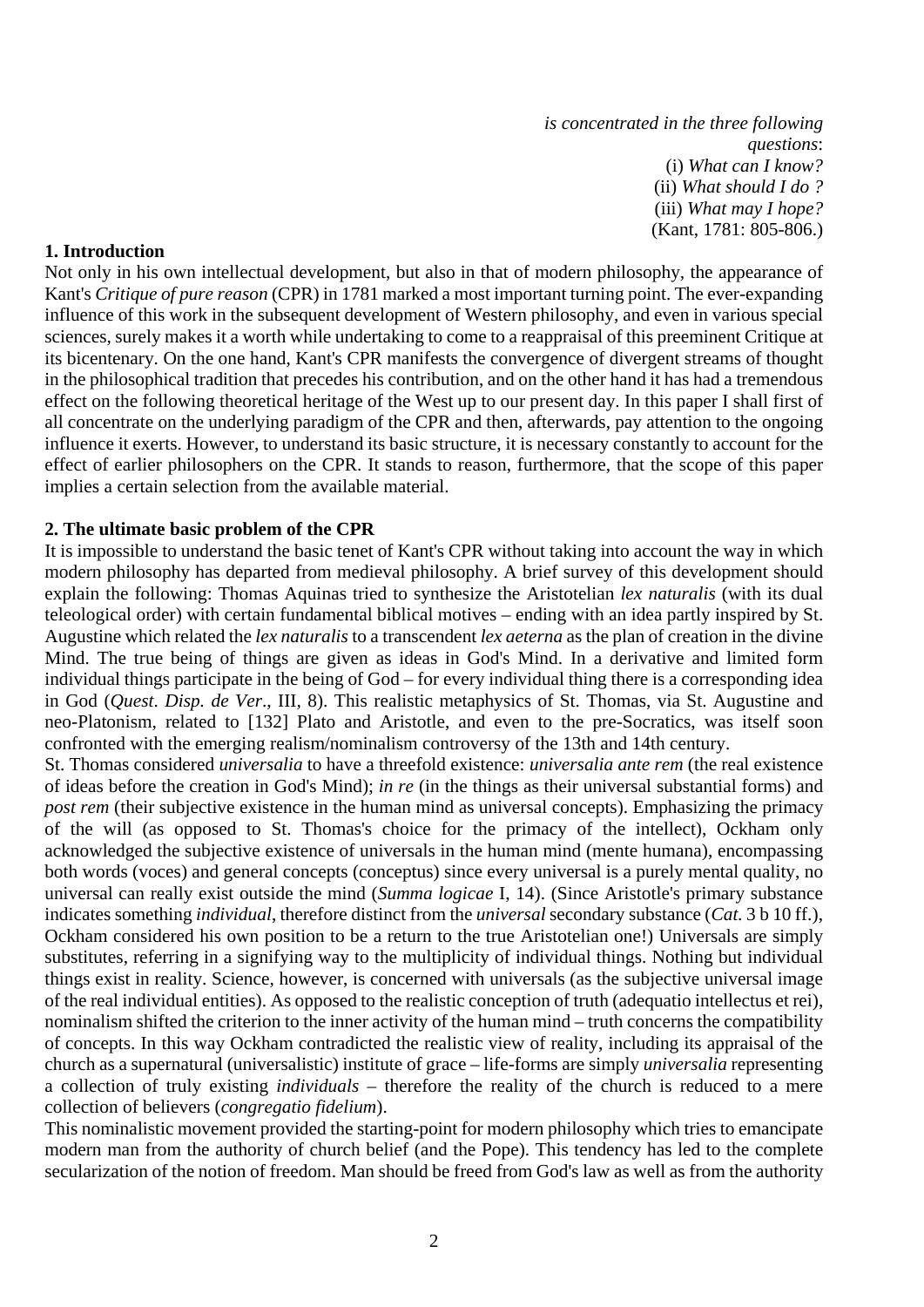of the Pope, and nature should be freed from the Greek idea of fate and from the Christian idea of sin. Modern Renaissance man must view natural reality as the field of exploration of his free and autonomous rationality. The objective world-order no longer guarantees my existence – the world can only appear as an object of my self-assured thought. Man has become a law unto himself – as Rousseau (1975:247) later formulated this idea of autonomy, 'obedience to a law which we prescribe to ourselves is liberty.'

Various natural scientific discoveries and philosophers of nature created the idea that the autonomous freedom of man could be strengthened with the aid of the newly developing natural sciences. To proclaim its freedom, autonomous personality used natural science as an instrument to dominate nature.

In his *Discourse on method* Descartes mentioned (Part I) that he 'was especially delighted with the mathematics, on account of the certitude and evidence of their reasonings.' In this connection we must remember that Descartes's universal skepticism (excluding self-consciousness!) was closely related to his invention of analytical geometry. Mathematical calculation and reasoning found their origin in the sovereignty of thought (endowed with 'innate ideas' like the ideas of God and ourselves). Intuition (*intuitus*), as the indication of that which can be grasped *clearly and distinctly*, is not only related to mathematics, since it is viewed as a faculty that necessarily precedes every deduction – only that which is immediately intuited is true. $^{2}$ 

Compare in this context Descartes's four precepts for reasoning (*Discourse*, Part II) with the thought- experiment of Hobbes in the 'Preface' of his *De Corpore*. In terms of the Genesis account of creation, Hobbes described a total methodological breakdown of reality in order to enable human reason, starting from the simplest elements of thought, to reconstruct it. Thus a new motive in the history of Western philosophy emerged, namely that of *logical creation*. As such it was an outcome of the underlying deification of mathematical natural scientific thought (the idea of the *intellectus archetypus*), taken to its extreme by Leibniz.

In spite of the selection of divergent basic denominators, pre-Kantian philosophy from Descartes onwards constantly tried to reduce reality to some or other facet of nature. Although Descartes distinguished between two mutually exclusive substances (viz. *res cogitans* and *res extensa*), his emphasis on the maxim that our ideas should be *clear* and *distinct* (considering clearness to be more fundamental than distinctness – cf. *Principles*, XLVI), remains orientated towards mathematics as model of thought. Even the certainty that God exists is only accomplished by clear and distinct understanding – showing, in the final analysis, that he used the idea of God to furnish his deified mathematical thought with the feature of *certainty*, thus stamping the *infallibility* of the new mathematical method of analysis. Having mentioned Galileo's mathematization of nature and modern physicalistic rationalism (p.66 ff.), E. Husserl characterized this new phase in modern philosophy as giving birth to a rationalistic ideal of science ('rationalistischen Wissenschaftsideal' – cf. *Die Krisis der europaischen Wissenschaften und die transzendentale Phanomenologie*, in *Husserliana* Vol. VI, The Hague 1954, p.119). Hobbes in fact reduced the whole of temporal reality to the basic denominator of mechanical movement (as such, a characteristic feature of classical physics). Even the human soul is seen as a mechanism of feelings *in motion*.

With the rise of classical physics, a deterministic world-view came to the fore – ultimately implying that whatever happens is completely determined by prior causes. A closed and fully determined nexus of causes and effects seemed to be the unavoidable outcome of this rationalistic natural science-ideal. The empiricistic (psychologistic) critique on the principle of causality, starting with Locke and culminating in Hume's skepticism, only indicated a turn *within* the science-ideal, i.e. a shift to the new basic denominator of *sensory perception*. Hume declared: 'To hate, to love, to think, to feel, to see; all this is nothing but to perceive,' (1740, I, II, VI). (Compare the opposite position of Descartes: "At all events it is certain that I seem to see light, hear a noise, and feel heat; this cannot be false, and this is what in me is properly called perceiving (sentire), which is nothing else than thinking" – Meditation II.)

 $\overline{2}$ 

<sup>2</sup> Cf. my analysis of Descartes's thought on p.l5-29 in: Strauss, D.F.M. 1980. *Kompendium vir studente in die wysbegeerte en wysgerige pedagogiek*. Deel III. Durban: Butterworth.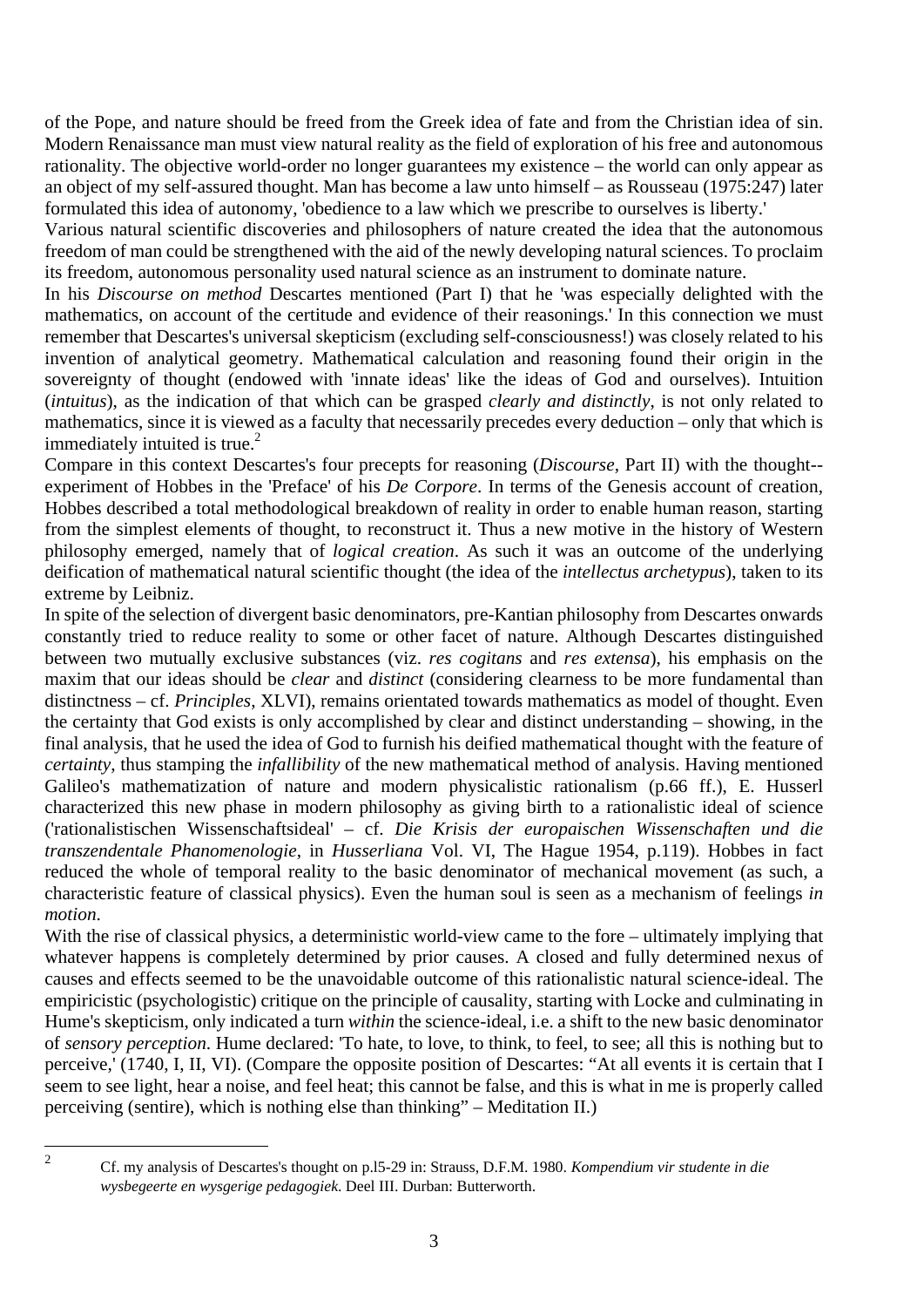In his *Prolegomena zu einer jeden kunftigen Metaphysik* (I783), Kant acknowledged that the influence of Hume for the first time broke his "dogmatic slumber" (Preface). Of [133] course this does not mean that Kant accepted this critique on the law of causality. In agreement with Hume the opening sentence of the 'Introduction' to the second edition of the CPR stated: 'There can be no doubt that all our knowledge begins with experience'  $(B,1)$ .<sup>3</sup> But contrary to Hume's position, Kant's subsequent exposition clearly stressed the fact that not all knowledge is a *result* of experience, since our understanding makes an equal contribution by providing certain *a priori* concepts (categories), such as that of cause and effect. The application of this category (of Relation) is strictly limited to *sensibility* (with its a *priori forms* of intuition, viz. space and time, ordering sense-phenomena in a receptive way). This restriction is intimately related to the distinction between 'things in themselves' (Dingen an sich) and 'appearances' (Erscheinungen). The category of cause and effect (together with all the other categories) is only applicable to appearances and *not* to things in themselves (such as the free will of the human soul). Kant indeed realized that an unlimited employment of the category of causality (of course understood in a deterministic sense!) inevitably implies the abolition of all freedom. Against the background of our preceding exposition we are now prepared to appreciate the ultimate basic problem of Kant's CPR as it is provisionally explained by him in the 'Preface' to the second edition:

'Now let us suppose that the distinction, which our Critique has shown to be necessary, between things as objects of experience and those same things as things in themselves, had not been made. In that case all things in general, as far as they are efficient causes, would be determined by the principle of causality, and consequently by the mechanism of nature. I could not, therefore, without palpable contradiction, say of one and the same being, for instance the human soul, that its will is free and yet is subjected to natural necessity, that is, is not free. For I have taken the soul in both propositions *in one and the same sense*, namely as a thing in general, that is, as a thing in itself; and save by means of a preceding critique, could not have done otherwise. But if our Critique is not in error in teaching that the object is to be taken *in a twofold sense*, namely as appearance and as thing in itself; if the deduction of the concepts of understanding is valid, and the principle of causality therefore applies only to things taken in the former sense, namely, in so far as they are objects of experience – these same objects, taken in the other sense, not being subject to the principle – then there is no contradiction in supposing that one and the same will is, in the appearance, that is, in its visible acts, necessarily subject to the laws of nature, and so far *not free*, while yet, as belonging to a thing in itself, it is not subject to that law, and is therefore *free*' (B, xxvii-xxviii).

Kant's ultimate concern to safeguard the (autonomous) *freedom* of man necessitated this distinction between appearance and thing in itself. This is most evident from the entire Transcendental Dialectic. In his discussion of the solution of the third cosmological idea he once more explained that we are not allowed to ascribe any absolute reality to appearances: 'The common but fallacious presupposition of the *absolute reality* of appearances here manifests its injurious influence, to the confounding reason. *For if appearances are things in themselves*, *freedom cannot be upheld*' (my italics in the last sentence – D.S.; 564; 'Denn, sind Erscheinungen Dinge an sich selbst, so ist Freiheit nicht zu retten'). The final remark of this subsection reveals the basic motive of Kant's whole CPR:

'My purpose has only been to point out that since the thoroughgoing connection of all appearances, in a context of nature, is an inexorable law, the inevitable consequence of obstinately insisting on the reality of appearances is to destroy all freedom. Those who thus follow the common view have never been able to reconcile *nature and freedom*' (my italics, A,537, B,565).

 $\overline{3}$ <sup>3</sup> The standard practice is followed in referring to the first edition of CPR with an A and to the second edition (1787) with a **B**.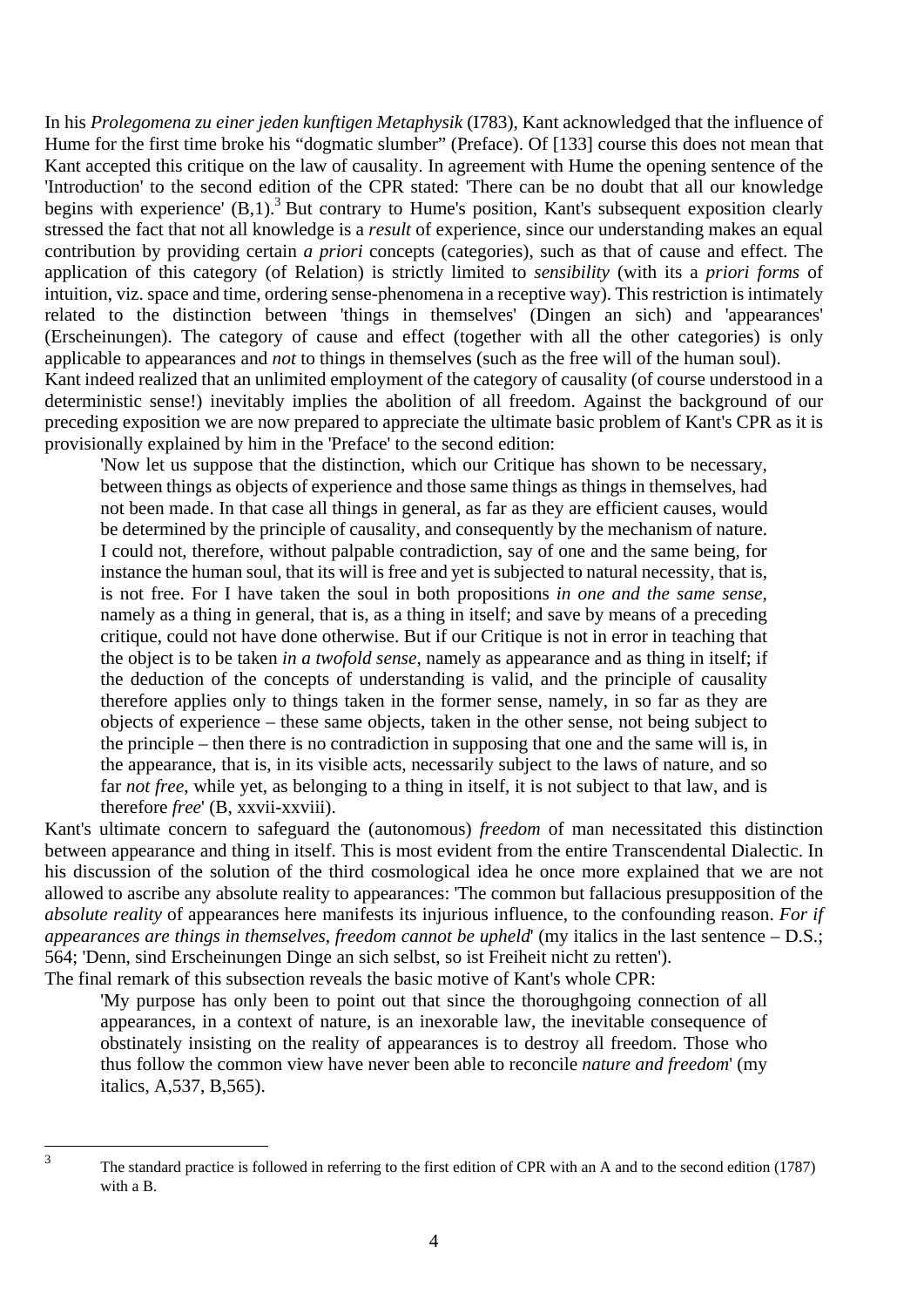The italicized words in the previous quotation indeed indicate, in Kant's own words, that the basic motive of *nature and freedom* lies at the root of his CPR. In fact, this freedom motive was operative in modern philosophy since its very beginning. We have mentioned that, to proclaim this freedom, the ideal of autonomous personality used the natural sciences as an instrument to dominate nature. However, this freedom motive (personality-ideal as it is called by Dooyeweerd – cf. 1969; vol. 1: 190 ff.), which, almost with an inner necessity, gave birth to the domination-motive and the science-ideal (nature motive), finally came into conflict with itself. If the whole of reality, by means of 'reconstructing creative thought' could be framed in terms of exact and inexorable natural laws of cause and effect (universal determinism), it stands to reason that *the freedom* of the supposedly autonomous personality is reduced to, and determined by, invariable causal laws of nature without any freedom at all! The science-ideal turned out to be a real Frankenstein – demonstrating the inherent dialectic between the freedom-pole and the nature-pole in modern philosophy. This *dialectical* ground-motive of nature and freedom has indeed become the ultimate driving force behind the development of modern Humanistic philosophy up to its 20th century variants. Since Kant's CPR explicitly sets out to reconquer the lost territory of the freedom motive, which since Descartes was overruled by the primacy of the science-ideal, we are justified in our claim that this work of Kant's portrays a most important turning point in the development of modern philosophy.

## **3. The internal structure of the CPR**

In this section we want to examine the theoretical distinctions used by Kant's Critique in service of the restoration of the ideal of free and autonomous personality. If necessary, excursions into the historical background of problems will be undertaken.

## *3.1 Kant's attitude to the science-ideal*

At the beginning of our discussion we mentioned the three questions of interest for our reason, according to Kant. The first was: What can I know? The answer to this question is implicit in what we have already discussed: if freedom is to be saved, we must restrict our understanding and knowledge to nature (as the sum-total of all appearances). To comprehend this move of Kant's one should [134] remember that, with respect to the sphere of sensory perception (i.e., sensibility, identical with nature), Kant still adhered to the legacy of the science-ideal. Knowledge of nature is therefore, amongst other things, only possible when thought-categories are united with sense-material – and we have mentioned the fact that one of these categories is the concept of causality ( cause and effect) (cf. A, 80). Consequently, the science-ideal is not abolished, but merely *limited* to sensibility. Whatever transcends the realm of sensibility cannot be *known*, although it is possible to *think* it as a thing in itself (B. xxvii). Though I cannot *know*, I can yet *think* freedom (cf. B. xxviii). (Later we will see that the instrument used to *think* the unknown, is introduced as the transcendental Ideas.)

In the limited use of our understanding, Kant nevertheless wanted to *strengthen* the universal validity of the science-ideal, and in doing that he incorporated central elements of his modern predecessors in his systematic account.

He agreed with Hume that all knowledge begins with experience. But it does not follow that all knowledge arises out of experience (B. 1). Our faculty of knowledge may just as well supply us with knowledge which is independent of experience and even of all impressions of the senses. Such knowledge is entitled *a priori*, and distinguished from the *empirical*, which has its sources *a posteriori*, that is, in experience (B,2). On the basis of his distinction between the two stems of knowledge, namely *sensibility*  and *understanding*, Kant later on in the Critique introduced the necessary pure concepts (Categories) of the understanding which apply *a priori* to objects of intuition in general (B,105-106). These *a priori*  categories, when combined with the modes of pure sensibility, or with one another, yielded to Kant a large number of derivative *a priori* concepts, although he did not attempt to give a complete inventory of such concepts (cf. A,82). The ordinary employment of our understanding gives us for example the proposition: 'every alteration must have a cause' (B,5). In this case the very concept of a cause so manifestly contains the concept of a necessity of connection with an effect (and of the strict universality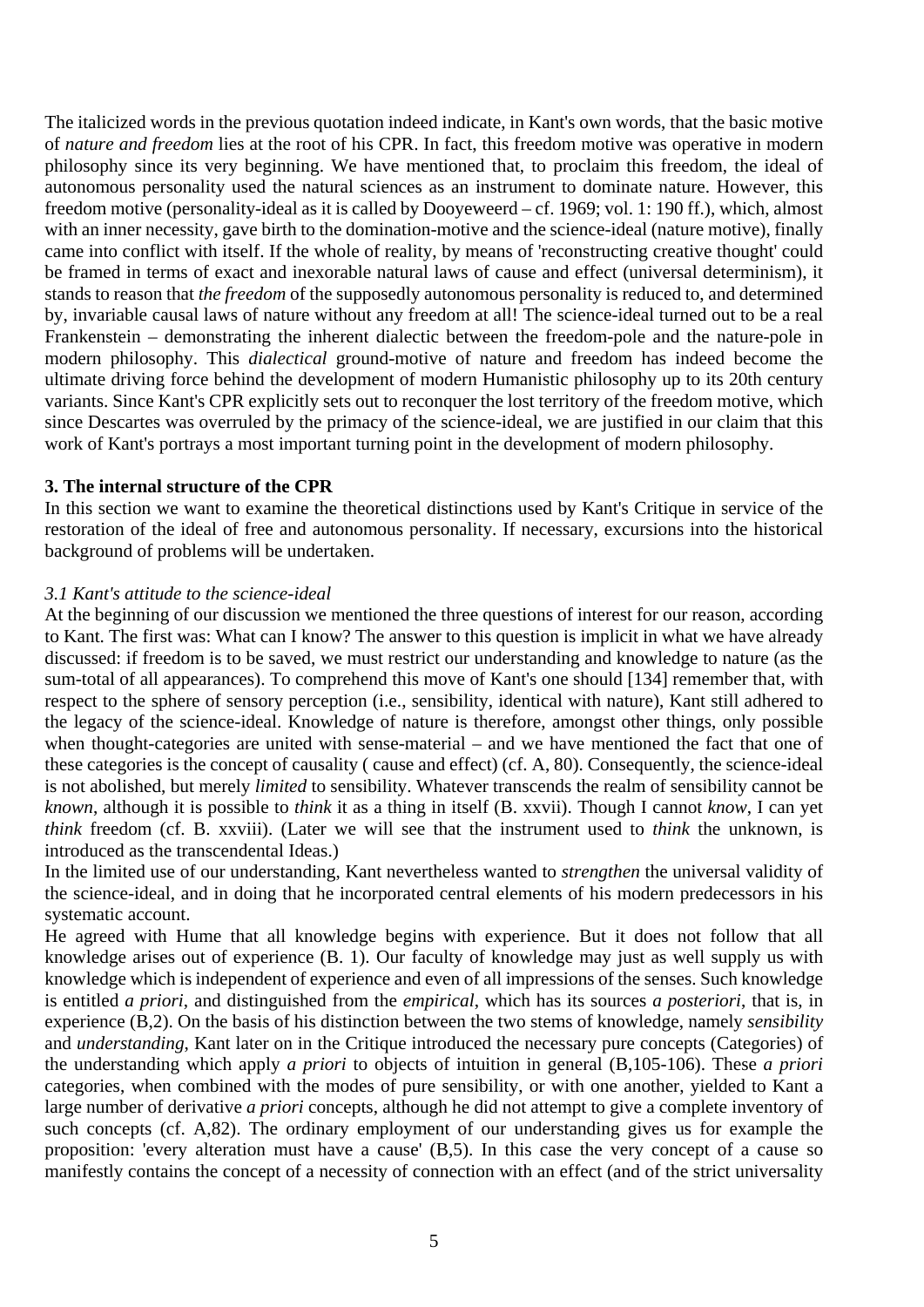of this rule), that Kant could not follow the attempt made by Hume, to derive it from a repeated association of what happens with what precedes, and from a custom of connecting representations, constituting therefore a merely subjective necessity (B,5).

#### *3.2 The historic roots of a priori concepts*

In early Greek philosophy Parmenides started with the undifferentiated, cohering wholeness of *being*  (Diels-Kranz, *Die Fragmente der Vorsokratiker*, 9th edition, B Fr. 8, 3-6), and identified it with thinking (B Fr. 1). Empedocles divided *being* into four forms (the elements Fire, Air, Earth and Water). The atomists (Democritus and Leucippus) even accepted the existence of an indefinite number of static and unchangeable forms of being (atoms). Plato introduced his Ideas (forms of being) to account for the knowability of sensorially perceptible things. Aristotle transformed these ideas into the immanent universal substantial forms of entities (secondary substances).

Plotinus combined the Platonic ideas with Aristotle's conception of God (namely as being engaged in eternal thought), thus the transcendent realm of Platonic ideas indeed furnished his second 'hypostasis,' the *Nous*, with unity-in-the-multiplicity (cf. *Enneade* V,9,8, 12 and V,5,6,3). Augustine finally placed the multiplicity of essential forms (ideas) as the transcendent being of things in God's Mind. This view played a dominant role in medieval philosophy until Ockham objected to the view of St. Thomas that matter was subjected to a 'natural ordering' according to the eternal forms (ideas) in God's Mind.

With the rise of modern philosophy these ideas in God's Mind were transferred into the human mind as *innate ideas* (eternal truths). Their new location left their character as *universals* intact, although the former realistic assumptions were replaced by nominalistic ones. Descartes, using 'universals' as the equivalent of 'general ideas' (*Principles,* Part 1, LVIII), assigned to universals only a place in human thought: 'number and all universals are only modes of thought' (ibid.). This nominalistic orientation explains the fact that for him 'contradiction' exists 'in our ideas alone' (cf. *Descartes's conversation with Burman*, translated by J. Cottingham, Oxford, 1976, p.25). Both the idea of God and the idea of myself are innate (Med. III). In the conversation with Burman we encounter the following remark by Descartes, referring to himself: 'By "eternal truths" the author here means what are called common notions, such as "it is impossible for the same thing to be and not to be", and so on' (op. cit., p.34). Locke directly opposed this notion (cf. 1689, 1, ii, 4). To him ideas are only furnished by *experience*: 'In that all our knowledge is founded, and from that it ultimately derives itself' (1689: 11, i, 2). The contents of our understanding stem from *sensation* and *reflection*, since, according to Locke, to have ideas and to perceive, are the same (11, i, 9). Universals, therefore, whether ideas or terms, are formed by abstraction and function as 'general representatives' of particular beings of the same kind (11, vi, 9).

However, Locke did not completely succeed in freeing himself from the powerful heritage of *a priori*  ideas. The distinction made by him between empirical factual knowledge and knowledge of the necessary eternal relations between ideas (IV, i, 9), as well as his introduction of *intuition* as the foundation of exact scientific knowledge (for instance in the demonstrations in mathematics – cf. IV, ii, 115), contradicted his empiricistic intentions, for, with the aid of intuitive demonstration, one after all is enabled to arrive at the clearest and most certain knowledge of which human frailty is capable.

This position reminds us of Leibniz's distinction between *necessary truths of reason* and *contingent truths of fact* (1714 33 ff.). In this extensive commentary on Locke's *Essay*, published nearly fifty years after his own death in 1765, Leibniz has provided us with formulations that show fascinating similarities with the position of Kant. Consider the following statement by Leibniz:

'Now reflection is nothing but an attention to what is in us, and the senses do not give us what we already bring with us. This being so, can we deny that there is a great deal that is innate in our mind, since we are innate, so to speak, to ourselves, and since there is in ourselves being, unity, substance, duration, change, activity, perception, pleasure, and a thousand other objects of our intellectual ideas? And since these objects are immediate to our understanding and are always present ..., why be surprised that we say [135] that these ideas, and everything which depends on them, are innate in us?' (*New essays*, Introduction,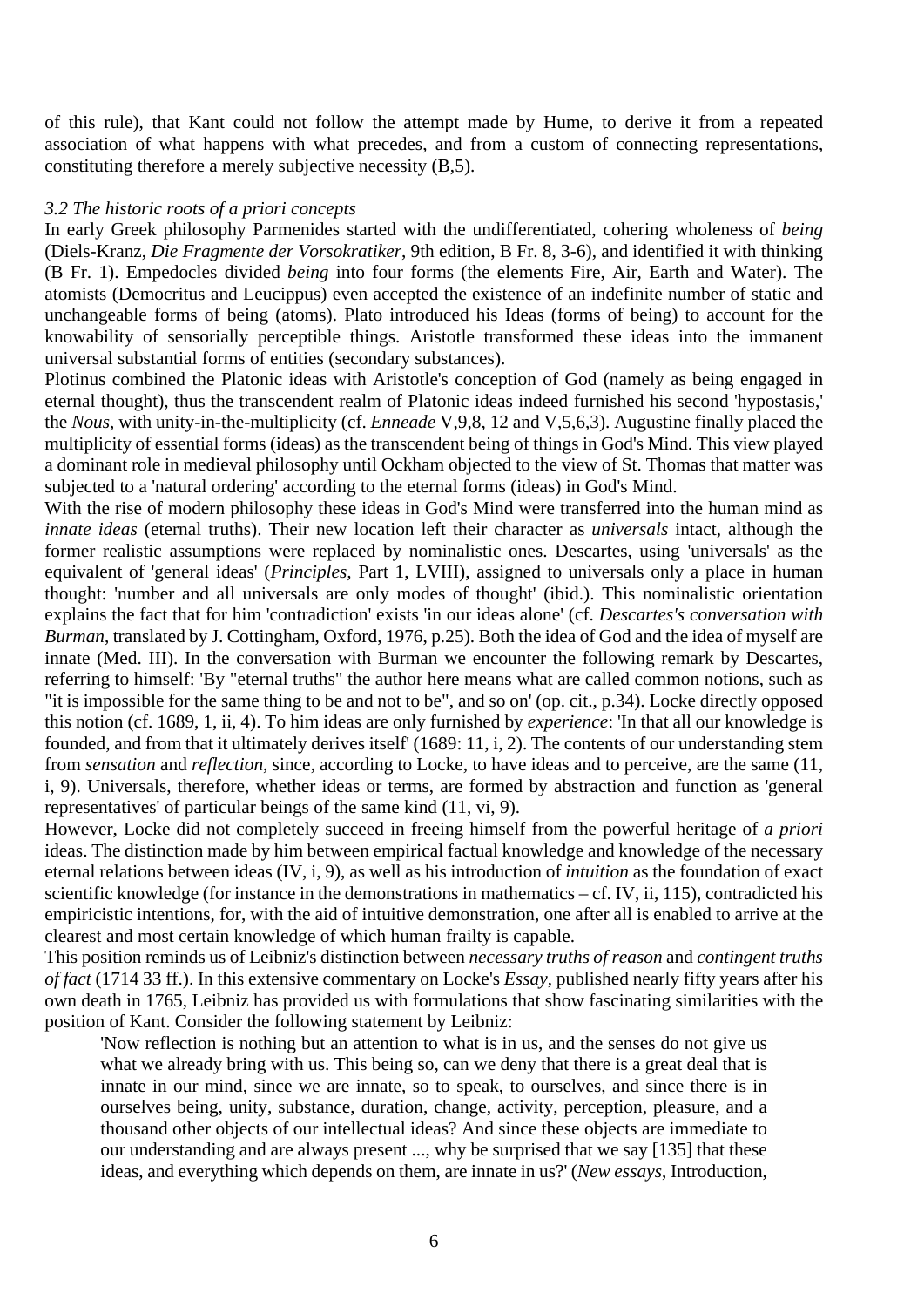published in: Leibniz, *Philosophical writings*, translated by Mary Morris, London, 1965, p.146, cf. p.173).

It is known that early in his intellectual development Kant was strongly influenced by Leibniz. Therefore, the claim by J. Bennett, namely that we should 'not credit Leibniz with any Kantian insight about the need for intellectual structure' is a bit farfetched (*Kant's Dialectic*, Cambridge University Press, 1974, p.37). Almost anticipating Kant's criticism of Hume's empiricism, Leibniz, more than thirty years before the first appearance of Hume's *A treatise of human nature* – (1739) (his: *An inquiry concerning human understanding* appeared in 1748), wrote as follows in his mentioned *New essays*:

'Now all the examples which confirm a general truth, whatever their number, do not suffice to establish the universal necessity of that same truth, for it does not follow that what has happened will always happen in the same way' (quoted from the sections republished in the work, *Innate ideas*, edited by S.P. Stich, London, 1975, p.45, cf. CPR, B,5).

In following Descartes, who equated perceiving (sentire) with thinking (Med. II), Leibniz on the one hand rooted sensibility in our understanding, and on the other hand reduced it to having a partly confused function: 'But the ideas which come from the senses are confused, at least in part; while the intellectual ideas, and the truths dependent on them, are distinct' (S.P. Stich, *op. cit*., p.53).

In spite of the similarities between Leibniz and Kant, there are also important *differences*. Firstly, it was imperative for Kant, in order to limit our understanding to sensibility, to accept the latter as an independent stem of our knowledge. And secondly, he considered it to be necessary to relate sensibility only to appearances in order to avoid the mistake of viewing space and time (and the thought-categories) as determinations of *things-in-themselves*, since in that case freedom could not be upheld. Kant's critical remark in relation to Leibniz's doctrine of time and space sufficiently stated these points:

'Thus space and time were for him the intelligible form of the connection of things (substances and their states) in themselves; and the things were intelligible substances (*substantive noumena*). And since he allowed sensibility no mode of intuition peculiar to itself but sought for all representation of objects, even the empirical, in the understanding, and left to the senses nothing but the despicable task of confusing and distorting the representations of the former, he had no option save to treat the concepts as being likewise valid of appearances' (B,332).

## **3.3 Internal structure of CPR**

After the introduction of the distinction between a priori and a posteriori, the CPR sets out to explain another important distinction, i.e. that between *analytic* and *synthetic judgment* (B,10 ff.). If the relationship between the subject and the predicate of a judgment is such that the predicate is (covertly) contained in the concept of the subject, the judgment is called *analytic*, and if not, *synthetic*. To Kant this background is sufficient to formulate the general problem of Pure Reason: 'How are *a priori* synthetic judgments possible?' (B,l9). Since all theoretic sciences contain, according to Kant, synthetic judgments *a priori* the possibility of the latter should first of all be applied to mathematics and physics by answering the questions: How is pure mathematics possible? and: How is pure natural science possible? (B,20).

Since human reason, without being moved merely by the idle desire for extent and variety of knowledge, proceeds impetuously, driven on by an inward need, to questions such as cannot be answered by any empirical employment of reason, Kant is convinced that we cannot be satisfied with this mere natural disposition to metaphysics. We must decide whether we may either with confidence extend our pure reason, or set to it sure and determinate limits. This general problem, rightly stated, may take the form: How is metaphysics as a science possible? (B,22).

These three questions indeed form the cornerstones for the main subdivisions of the CPR. The question how a *priori* synthetic judgments are possible in mathematics is answered in the *Transcendental Aesthetic*, the second question is answered in the *Transcendental Analytic* (being the first division of the Transcendental Logic), whereas the last question is considered in the *Transcendental Dialectic* (the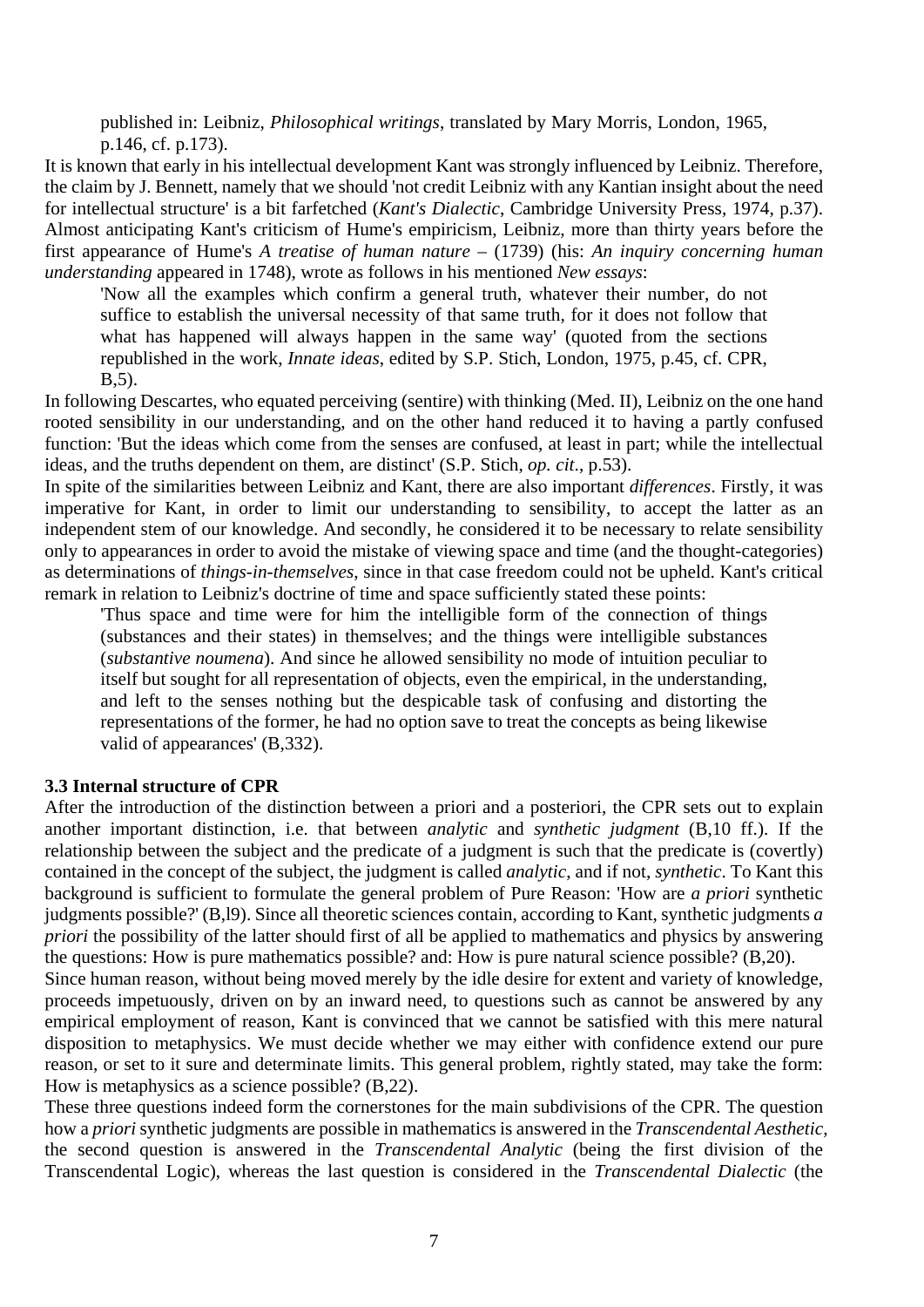second division of the Transcendental Logic). Although the term *transcendental* is used in a variety of ways in the CPR, we mention in this connection only the following meaning attached to it by Kant: 'I entitle *transcendental* all knowledge which is occupied not so much with objects as with the mode of our knowledge of objects in so far as this mode of knowledge is possible *a priori* (B,25).4

Without entering into a detailed discussion, a few perspectives and problems in connection with these main subdivisions of the CPR, should be lifted out.

## **4. The transcendental aesthetic**

To explain the *a priori* principles of sensibility, Kant started with its *isolation*, by taking away from it everything which the understanding thinks through its concepts, so that nothing may be left save empirical intuition (B,36). Secondly, he also separated from it everything which belongs to sensation (Empfindung), 'so that nothing may remain save pure intuition (Anschauung) and the mere form of appearances, which is all that sensibility can supply *a priori*' (ibid.). *Sensibility* is nothing but the *receptivity* of our mind (Gemut), in its power of receiving representations (B,75).

At this point Kant employed the *form-matter* distinction. The effect of an object upon the faculty of is *sensation*, and sensation mediates our *empirical* intuitions. The undetermined object of an empirical intuition is entitled *appearance*. That in the appearance which corresponds to sensation, is termed by Kant, as its *matter*. However, that which so determines the manifold of appearance that it could be ordered in definite relations, is called the form of appearance. The pure form of sensibility is called pure *intuition*  (B,34). *Space*, then, is the necessary a *priori* representation underlying all outer intuitions, whereas time is the formal a *priori* condition of all appearances whatsoever (B,38; B,50). [136]

In explaining the principle of the analogies of experience, namely that experience is possible only through the representation of a necessary connection of perceptions (B,218), Kant distinguished three modes of time: *duration, succession* and *coexistence* (B,219). Time is once itself called the persistent form (beharrlicher Form) of inner intuition (B,224). According to Leibniz, time is only an order of successions, because space is an order of coexistences (*Correspondence with Clarke*, Third Paper, published in the translation of M. Morris, *op. cit*., p.l99).

In line with the prevalent empiricism, Kant still reduced *experience* to the *sensitive* dimension of reality. However, the *a posteriori* matter of all appearance is completely stripped from all determinations, it is an *unordered and formless manifold*. The provisional ordering of this structureless manifold is solely an outcome of the determining capacity of time and space as *a priori* forms of sensibility. For instance, time, as a purely subjective condition of our intuition, is in itself, apart from the subject, nothing. Nevertheless, Kant maintained that, in respect of all appearances, and therefore of all the things which can enter into our experience, it is necessarily objective (B,51). Thus the proposition that all things as appearances are in time, has legitimate 'objective correctness and universality *a priori*' (B,52). Space and time, therefore, contain *a priori* the condition for the possibility of objects as appearances, and the synthesis which takes place in them 'has objective validity' (B,122).

In order to explain that we are here confronted with one of the ultimate implications of nominalism in modern philosophy, we shall have to consider the exposition of the transcendental analytic as well.

# **5. The transcendental analytic**

In the transcendental logic (divided into analytic and dialectic), Kant described *pure understanding* as completely *separated,* not merely from all that is empirical but also from all sensibility (B,89). As such it is an independent and self-sufficient unity, not to be increased by any additions from without (B,89-90). Nevertheless, our *knowledge* stems first of all from the receptivity of impressions, and secondly, from the ability to know an object by means of these representations (that is the spontaneity of concepts) (B,74). 'Without sensibility no object would be given to us, without understanding no object would be thought.

 $\overline{4}$ 

<sup>4</sup> Two secondary texts should be mentioned here: (a) Gideon, A. 1977 (1903) *Der Begriff Transcendental in Kants Kritik der reinen Vernunft.* Darmstadt (Marburg). (b) Duintjer, O.D. 1966. *De vraag naar het transcendentale*.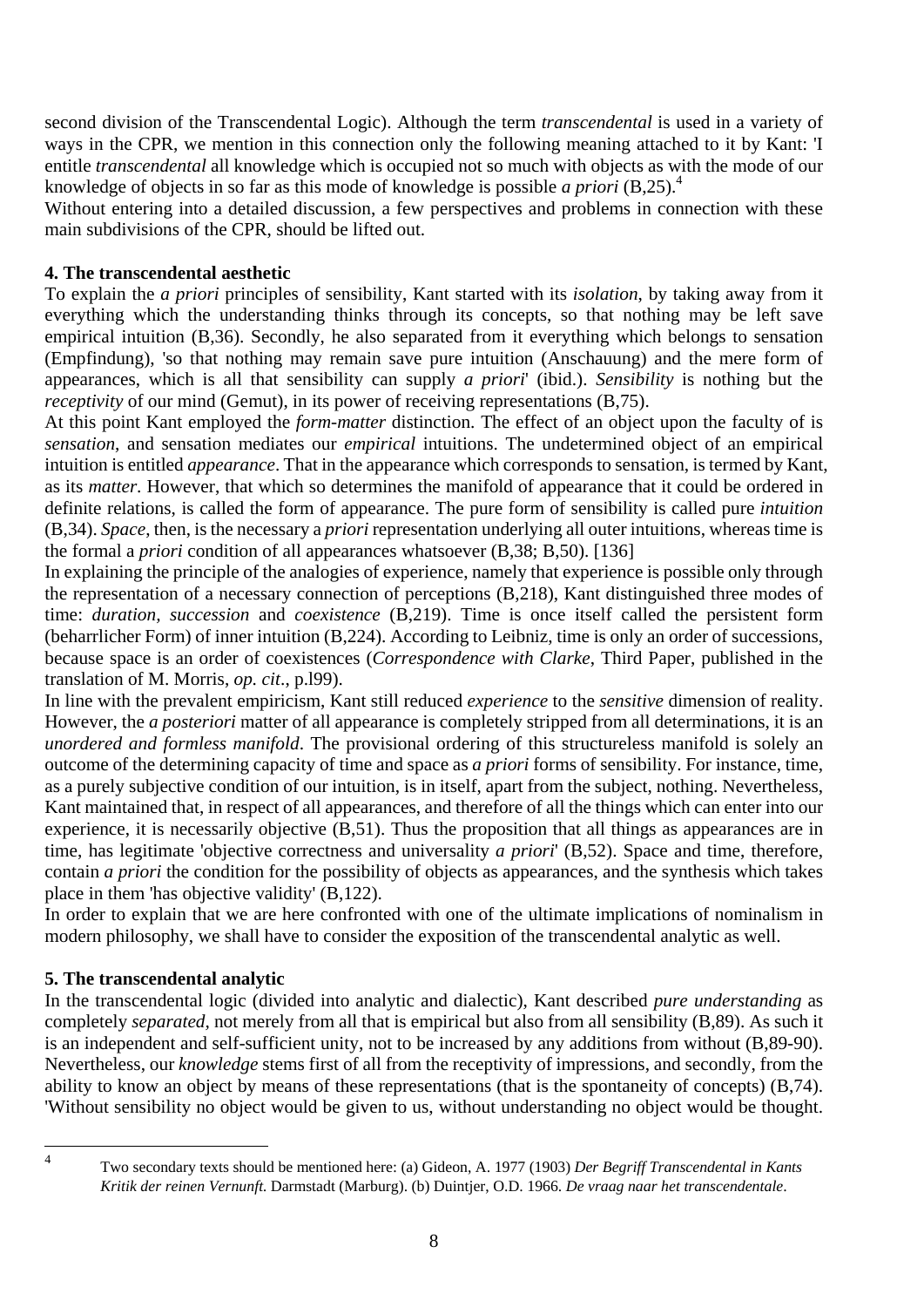Thoughts without content are empty, intuitions without concepts are blind' (B,75). Our understanding, which may be represented as a faculty of judgment, can only use concepts in judgments (B,94).

## *5.1 The problem of a synthetical unity*

The transcendental deduction of the pure *a priori* concepts of understanding resulted in the well-known table of categories (*quantity*, *quality*, *relation* and *modality*), corresponding to the logical functions in all possible judgments (B,106; B,95). In respect of the *a priori* side of all knowledge, at least four conditions must be satisfied. What must first be given is the manifold of pure intuition. The second factor involved is the synthesis of this manifold by means of the imagination, although this does not yet yield knowledge. The manifold of intuition can only be united in the concepts which give *unity* to this pure synthesis (B,104). In all knowledge of an object there is *unity* of the concept, which may be entitled *qualitative unity* (B,114). This qualitative unity is not the category of unity, since we must look yet higher for it, namely in that which itself contains the ground of the unity of diverse concepts in judgment (B,131). Bringing the synthesis of imagination *to concepts is* a function which belongs to the understanding (B,103). An *object is* that, in the concept of which, the manifold of a given intuition is *united*.

'Now all unification of representations demands unity of consciousness in the synthesis of them. Consequently, it is the unity of consciousness that alone constitutes the relation of representations to an object, and therefore their objective validity and the fact that they are modes of knowledge; and upon it therefore rests the very possibility of the understanding' (B,137).

This unity of consciousness [compare the equivalent expressions: 'transcendental unity of self-consciousness' (B,132); 'transcendental unity of apperception' (B,139); and 'cogito' (B,131), i.e. the 'I think'], contains no manifold (B,135). In 'the representations "l am", nothing manifold is given' (B,138). To act as unifying instance, the *cogito* cannot contain any manifold. This reasoning also explains Kant's earlier remark, referring to the understanding as 'an absolute unity' (B,92).

Since Kant emphatically stated that 'all combination . . . is an act of the understanding,' being 'an act of the self-activity of the subject' (B,130), the difficulty in this account of the possibility of knowledge is shown in the following problem: How does our understanding, under the guidance of the absolute unity of the *cogito* in its purely logical nature, create a synthetic unity from the source of an a-logical multiplicity (manifold), ordered (and not united!) by the forms of intuition? It seems as if the *imagination is* the best candidate for solving this problem for Kant. However, in so far as the imagination can give to the concepts of understanding a corresponding intuition, it belongs to the *sensibility* (B,151). Kant called the synthetic influence of the understanding in its affect on the inner sense 'the transcendental act of imagination (synthetic influence of the understanding upon inner sense)' (B,154). *This is* the crucial point, since the understanding does not 'find in the inner sense such a combination of the manifold, but *produces*  it, in that it *affects* (affiziert) that sense' (B,155) – and we have mentioned that, to Kant, all *combination* is 'an act of the understanding' (B,130). Besides, next to the *isolation* of sensibility (B,36), Kant started from his notion of *pure understanding* as an independent and self-sufficient *unity* completely *separated* from all *sensibility* (B. 89-90). But, given this initial disjunction of *understanding* and *sensibility,* it stands to reason that Kant's attempts to perform a uniting synthesis in the final analysis remain *enclosed* in the (separated) *understanding.* How the *production* of such a combination of the manifold could be accomplished by *affecting* the inner sense, is not at all explained! The same shortcoming is evident in Kant's discussion of the 'schematism of the pure concepts of understanding,' since the *transcendental schema* presupposes the solution not given (cf. B,176 ff.). Kant did not realize that a reliable theory of knowledge should start by providing an account of *the possibility* of 'isolating' (i.e., *identify*) sensibility (or any other facet of reality) or [137] 'separating' (i.e. distinguish) from it (the logical function of) our understanding. This *prior* identification and distinction *implicitly* executed in Kant's analysis are not recognized as such, and therefore are not subjected to a *critical* epistemological inquiry. In this respect indeed Kant still defended a *dogmatic* position, in the sense of not having penetrated to the ultimate transcendental foundations that condition the logical function of our understanding. This shortcoming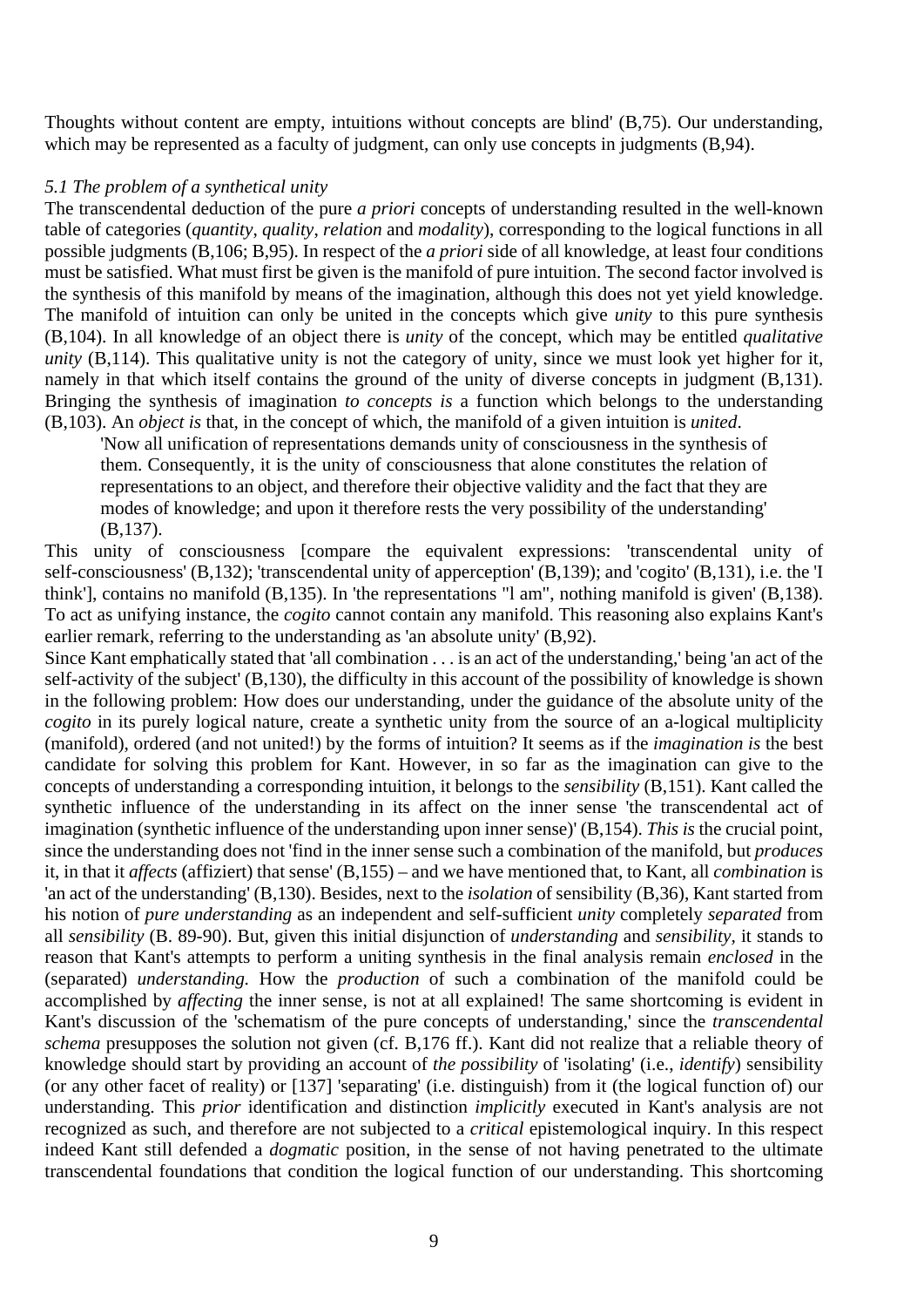resulted, among other things, in the internal antinomic construction of the 'I think' as an undifferentiated absolute logical unity (excluding all multiplicity): this 'pure' and 'separated' understanding would have to *resist* the non-logical manifold of sensibility as not being its own, and that on the ground of the *principium contradictionis*. This was clearly seen by both R. Kroner (1961, vol. 1: 85) and H. Dooyeweerd (1969, vol. I: 500).

Although Kant, in the '*Introduction*' of the CPR, raised the possibility that sensibility and understanding perhaps spring from a common (unknown) root (A,15; B,29) he did not, in his final account, explore this avenue.

## *5.2 Galileo and Kant: the 'objective validity' of 'subjective conditions of thought'*

Before Galileo, the belief was held that any moving body needed some dynamic force to continue its movement. Galileo, however, claimed that a body in motion, will *continue* this motion endlessly, except when some force impinges on it. In his *Dialogues and mathematical demonstrations concerning two new sciences* (1638; the German translation, 1973; Darmstadt), Galileo formulated this idea in terms of a thought-experiment: I imagine a body being placed on a horizontal plane without any impediment, from which it follows ... that the movement of this body on the plane would be uniform and ever-enduring, if the plane is extended into infinity.

The way in which Galileo formulated this principle of *inertia* strongly influenced Kant (cf. Holz, 1975: 345-358). C.F. von Weizsacker (1971: 128) framed Kant's problem in terms of the question: What is nature, that it must obey laws which man could formulate with his understanding? Kant, in fact, in his conception of the categories, even moved a step further.

Galileo formulated his thought-experiment, without taking account of any real sense-experience, to arrive at his law of inertia. This law is derived and prescribed to moving entities out of the pure understanding of the human being in its spontaneous subjectivity. This represents the crucial epistemological turn in ascribing the primacy no longer to the object, but to the *subject*. In a somewhat different context, Kant wrote about the difficulty involved in this turn, namely how '*subjective conditions of thought* can have *objective validity*, that is, can furnish conditions of the possibility of all knowledge of objects' (B,122). The way in which Kant tried to solve this problem, illustrates that, in line with the thought-experiment of Galileo, Kant drew the radical humanistic conclusion: the laws of nature are *a priori* contained in the subjective understanding of the human being: 'the categories are conditions of the possibility of experience, and are therefore valid *a priori* for all objects of experience' (B,161); 'Categories are concepts which prescribe laws *a priori* to appearances, and therefore to nature, the sum of all appearances' (B,163); 'Understanding creates its laws (*a priori*) not out of nature, but prescribes them to nature' (1783, II 36, 320).

Indeed, Kant tried to consolidate and strengthen the preceding natural science-ideal, be it in the restricted form of the rationalistically elevated understanding which is considered to be (though limited to sensibility in order to save a separate super-sensory domain for the practical-ethical freedom of autonomous man), the a *priori lawgiver of nature*!

## *5.3 The deeply rooted nominalistic assumption in the Kantian view of understanding as the a priori lawgiver of nature*

From our analysis it should be clear that the so-called 'Copernican revolution' in modern philosophy, supposedly accomplished by Kant's critical reversal of the relation between the knowing subject and 'objective reality,' has predecessors in modern thinkers such as Galileo, Descartes, Hobbes, Leibniz and others – all of them scholars who tried, each in his own way, to contribute to the establishment of the modern ideal of science. The distinctions of the *Transcendental Aesthetic* and *Analytic* functioned first of all in the service of Kant's attempt to safeguard autonomous human freedom (the primacy of the ideal of personality in his thought).

At the beginning of our discussion, we briefly sketched the significance of the rise of nominalism (Ockham and others) for the emergence of modern philosophy. It will help to get a better understanding of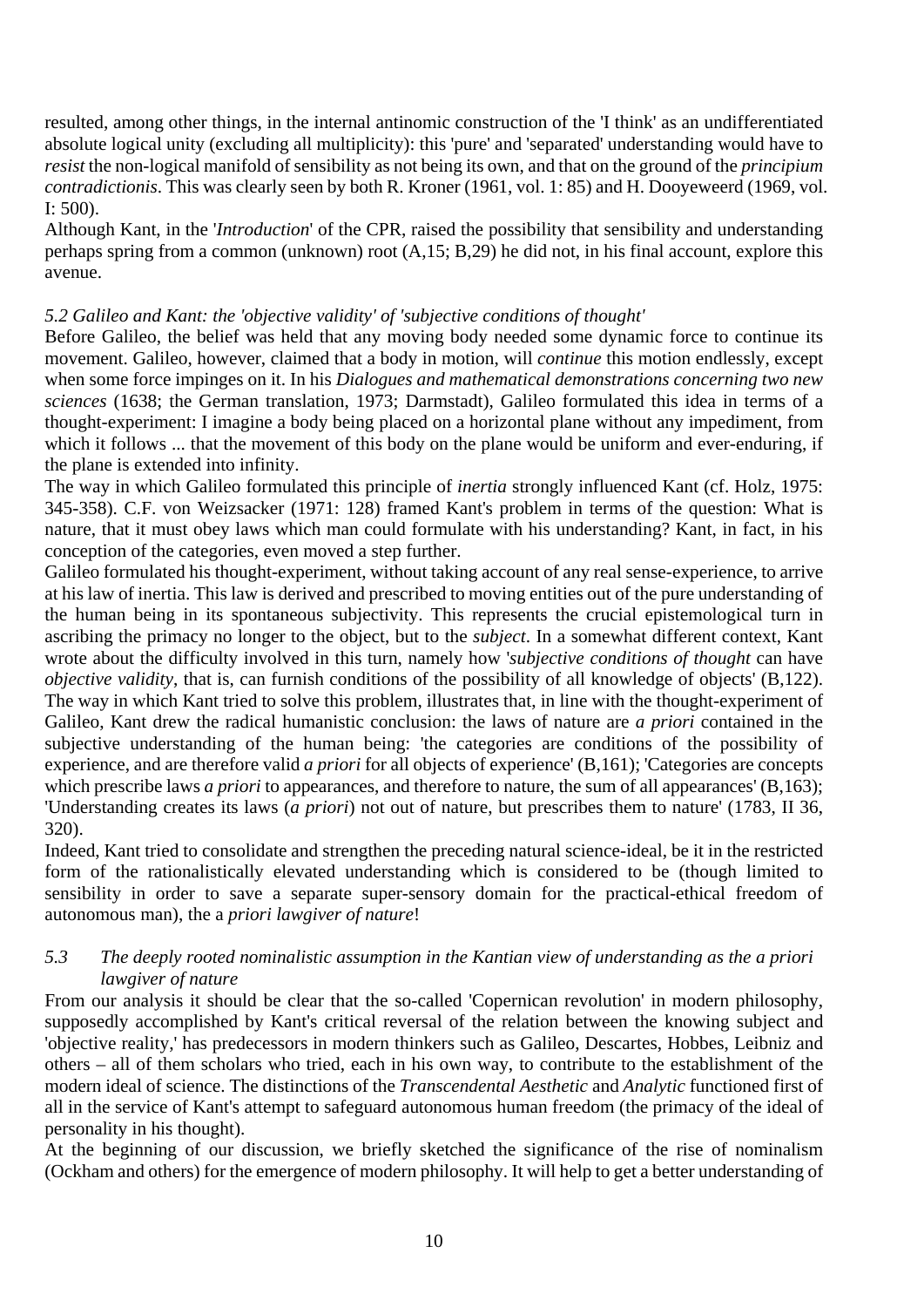nominalism with the aid of an example. Thanks to the fact that there are certain universal features present in any particular human being or tree, one can always recognize *this* person or *this* tree as *a* human being or *a* tree. In other words, *being human* or *being a tree* represent the *universal side* of any particular human being or tree, which is always strictly correlated with its *individual side* (linguistically this state of affairs is expressed by the respective use of the articles *a*, *an*, and the pronoun *this*). However, to be *a* human being or *a* tree, it is necessary to *conform* to the *universal structural conditions* for *being human* or *being a tree*. The way in which any specific tree expresses its being subjected to the universal conditions determining its existence, is by being a tree. These conditions are to be seen as the *structures for* the existence of any entity, whereas the law-conformative *structuredness* of a given entity demonstrates the universal way in which such an entity reflects its being subjected to the relevant conditioning structures for. In other words, there is a strict correlation between the universal conditioning *order for*, and the universally conditioned *orderliness of* entities. Thus every entity displays both an individual and a universal side, in subjection to the relevant universal conditioning order. No entity can ever be identical with the conditions for their existence – the conditions for being a tree are not themselves a tree; the conditions (laws) for being an atom are not themselves an atom, and so on. It is indeed one of the ultimate tasks of philosophy to account for the structures for, and the structuredness of, reality. The answer to this problem originates in the supra-theoretic root of our existence, giving a specific *direction* to our basic philosophical ideas and distinctions. From a Biblical starting-point, I am committed to the assumption that everything created is subjected to the God-given law determining its existence. Of course this commitment should not be identified with the speculative [138] endeavour of realistic metaphysics to discern *universalia ante rem* in God's Mind or *universal substantial forms* in the entities. This *rationalistic* approach, elevating the universal as the only source of knowledge, leaves no room for the knowledge of things in their individuality. Surely, concept-formation is always bound up with the universal order for, and the universal orderliness of, things. This implies, as was already discovered by Aristotle, that one cannot comprehend conceptually the individual aspect of an entity. (The fact that Aristotle conceived of his primary substance as something *individual* (*Cat.* 2 a 11 ff.), forced him in order to save the possibility of (scientific) knowledge, to introduce the secondary substance as the *universal*  substantial form of things (*Cat.* 3 b l ff.). Unfortunately he identified knowledge with *conceptual*  knowledge, implying that something individual cannot be known (cf. *Metaf.* 1040 a 5 ff.).)

Contrary to this rationalistic position, we must emphasize that we do in fact have knowledge of things in their individuality, although this kind of knowledge is not *conceptual*. Rather, it is of a limiting and approaching nature, referring to the individual side of things *in terms of* universal features. But this is precisely what idea-knowledge is all about – an idea concentrates a conceptual diversity upon (resp. refers it to) that which transcends the limits of all concept-formation. Therefore, rationalism leaves no room for idea-knowledge. Irrationalism, on the other hand, always wants to pay tribute to the contingent uniqueness of the individual side of entities or events which, as we saw, transcends the limits of concept-formation. Consequently, irrationalism leaves no room for real conceptual knowledge.

Is nominalism rationalistic or irrationalistic? In respect of the typical structure of entities, nominalism does not accept any conditioning order (universal structures for), or any orderliness of (universal structuredness of), such entities. Every entity is strictly *individual*. In terms of our given definition, nominalism surely represents an irrationalistic view in connection with the nature of entities – every individual entity is completely stripped from its universal orderliness (law-conformity) and conditioning order. This characteristic applies both to moderate nominalism (viz., conceptualism) and to extreme nominalism (rejecting all general and abstract ideas and accepting only general names). Locke, together with Ockham, Leibniz and others considered to be conceptualists, asked the question of how general words come to be made.

'For, since all things that exist are only particulars, how come we by general terms, or where find we those general natures they are supposed to stand for? Words become general by being made the signs of general ideas; and ideas become general by separating from them the circumstances of time and place, and any other ideas that may determine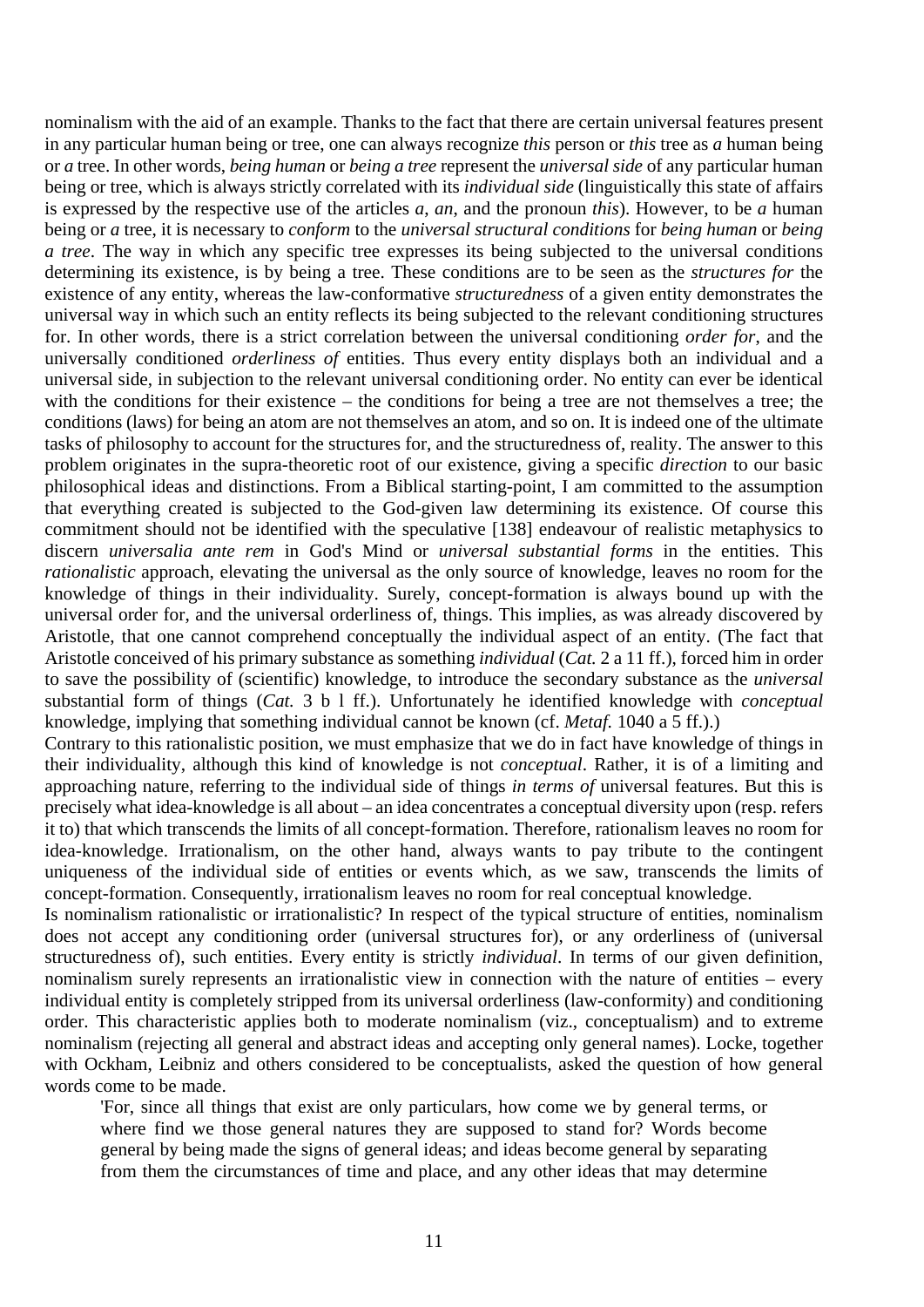them to this or that particular existence. By this way of abstraction they are made capable of representing more individuals than one' (Locke, 1689-III, ii, 6).

Berkeley, on the other hand, is convinced that one 'has no other than *particular* ideas' (1710, Introduction, par.24): 'Whereas, in truth, there is no such thing as one precise and definite signification annexed to any general name, they all signifying indifferently a great number of particular ideas' (ibid., par. 18). To form the abstract idea of *man* (cf. par. 9), or the general idea of a *triangle* (§ *13*: 'which is neither oblique nor rectangle, equilateral, equicrural nor scalenon, but all and none of these at once'), is therefore impossible. Since for Berkeley 'the very *existence* of an unthinking being consists in *being perceived'* (1710, 1: 88), and since whatever is perceived is individual (particular), the *ideas* [as 'images of things' (1: 33)] can be nothing but *particular*.

In spite of their disagreement about the nature of *ideas*, both Locke and Berkeley adhered to the irrationalistic view of nominalism in respect of the strictly individual nature of (perceived) entities. This perspective, however, does not exhaust the multifaceted nature of nominalism, because universals are fully acknowledged in the human mind (at least as general words in the case of Berkeley's extreme nominalism). That is why Berkeley could confess:

'It is, I know, a point much insisted on, that all knowledge and demonstration are about universal notions, to which I fully agree: but then it does not appear to me that those notions are formed by abstraction in the manner premised – *universality*, so far as I can comprehend, not consisting in the absolute, positive nature or conception of anything, but in the *relation* it bears to the particulars signified or represented by it' (*The principles*, Introduction, par. 1 5).

This restriction of knowledge to *universals* is typical of rationalism as defined by us. Therefore, it is possible to see nominalism as being simultaneously rationalistic (concerning the universals – concepts or words – in one's mind) and irrationalistic (concerning the strict individuality of entities). Of course, this irrationalistic side of nominalism is self-contradictory, at least when one rejects the influential Aristotelian dichotomy between *quantity* (as a category of matter) and *quality* (as a category of form). A chair having *four* legs, unmistakably possesses this definite numerical (quantitative!) *quality*! Therefore, the *being individual* of a plurality of (be it perceivable) things, manifests an inherent structural trait (i.e., something universal) of particular entities. (It is only in terms of the universal numerical mode of reality that one can, by means of a limiting concept (idea), approach the uniqueness of particular entities.)

To understand Kant's position, it is important to realize that nominalism (also in its conceptualist variants, including Kant's own position), in fact *transposes* the universal side of entities into the human mind (understanding). But, as we have indicated, the universal side of entities is nothing but the manifestation of the conditionedness of entities by the relevant universal order for their existence. Consequently, by stripping an entity of its orderliness (its universal side), it is simultaneously stripped from its being subjected to whatsoever universal (creational) order there is. What remains is factual reality in its *unstructured* (chaotic) *individuality* and *particularity*. It was this very feature of nominalism which enabled modern philosophy from Descartes onwards, driven by the new humanistic motive of *logical creation* (cf. the second subsection of this paper), to reconstruct all of reality in terms of natural scientific thought. Only the extreme consequences of this [139] natural science-ideal, cancelling in principle also human freedom, were questioned by Kant. But to him, in the restricted area of human understanding, limited to sensibility and appearances, the position of understanding had to acquire a firm foundation in the claim that it is the a *priori* lawgiver of nature. Nominalism created an important vacuum, by leaving factual reality in its individuality *unstructured.* Kant indeed drew the ultimate humanistic conclusion to fill the gap of determination thus created – human understanding took hold of this vacant position, since it was promoted to function as *the formal* lawgiver of *nature* (given as chaotic sensory *material*). Consequently, Kant did not merely transpose the universal side of entities into human understanding, but in fact elevated human understanding to the level of the *conditioning order for things*!

The *matter* of experience, rooted in an unknown natural 'thing in itself,' is, nevertheless, not *created* by human understanding. The latter only functions as the *a priori formal lawgiver of nature*. Therefore, the matter of experience sets a limit to the sovereignty of the (merely form-giving) understanding. Besides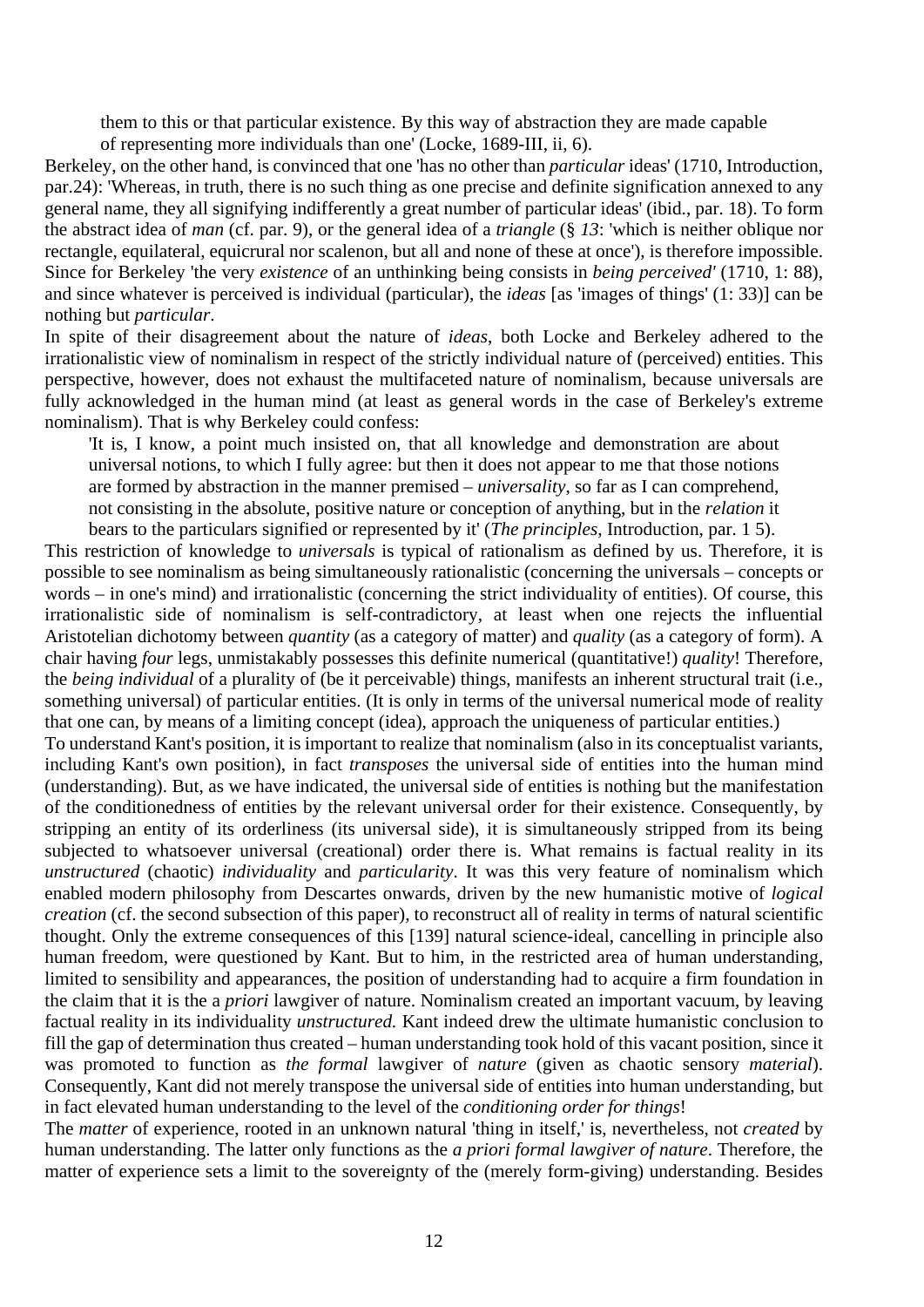this, the ambiguity in Kant's notion of a 'thing in itself' (on the one hand referring to a natural 'thing in itself' and on the other hand to the freedom of the human soul), endangered his freedom-ideal. Dooyeweerd (1969, vol 1:361) clearly realized this impasse: 'the acceptance of a metaphysical "substance of nature" did not permit the Idea of free and autonomous personality to be recognized as the deepest root of empirical (natural) reality' (cf. p.372).

One last point should be mentioned here. The pseudo-Aristotelian form-matter schema caused Kant to view the *a priori* forms of *intuition* to act as an ordering (form-giving) instance with respect to the chaotic sensory material (cf. B. 34, 74). Although *ordered*, the sensory material, within the domain of sensibility, cannot but remain in the state of an *ordered manifold*. (On this level combination never yields any unity.) However, what *is form* in relation to appearances, is itself, in relation to our understanding with its concepts, *matter*: 'Transcendental logic, on the other hand, has lying before it a manifold of *a priori*  sensibility, presented by transcendental aesthetic, as *material* (my italics – D.S.) for the concepts of pure understanding' (B,102). (Compare also the analysis contained in Baschlin D.L. 1968, *Schopenhauers Einwand gegen Kants Transzendentale Deduktion der Kategorien*, Meisenheim am Glan, p.32 ff.)

## *5.4 The nature of material bodies: Descartes and Kant*

Descartes was convinced that 'the nature of body consists not in weight, hardness, colour, and the like, but in extension alone' *(Principles*, Part 11, IV).<sup>5</sup>

In spite of the obvious differences, there are also striking similarities between this view of Descartes and the exposition given by Kant in the *Transcendental Aesthetic*:

'If, then, I take away from the representation of a body that which the understanding thinks with regard to it, substance, force, divisibility, etc., and likewise what belongs to sensation, impenetrability, hardness, colour etc., something still remains over from this empirical intuition, namely, extension and figure' (B,35, cf. B,5-6).

Kant agreed with Descartes in so far as they both were convinced that in taking away every possible quality of a body, nothing but extension is left. (Of course, Descartes did not conceive space as an *a priori*  form of intuition, belonging to sensibility as a separate stem of knowledge.) Descartes furthermore believed that a material body, from its nature, is in principle always divisible (cf. Med. VI; *Principles*, Part 11, XX). Atoms, as the last *indivisible* units of matter (defended by Descartes's contemporary Gassendi), were rejected by Descartes, since it is incompatible with the mathematical function-concept (of the science-ideal) with its implied infinite divisibility. (Cf. the lucid discussion of the position of Leibniz and Newton on this score by Neemann U. 1980. Philosophische Probleme von Raum und Zeit. *Phil. Natur. vol.* 18, part 1: p.152 ff.) Kant firmly defended the position that 'the whole is not in itself already divided,' although this conviction does not at all exclude the *infinite divisibility* of matter for him (B,554). Once again the difference is given in the fact that our understanding *a priori* provides the concept of divisibility.

Perhaps the most important consequence of Descartes's influence is given in the Kantian distinction between analytic and synthetic judgments. The first examples of these two types of judgments given by Kant makes this evident. 'If I say, for instance, "All bodies are extended", this is an analytic judgment' (B,11). But when I say 'All bodies are heavy,' we encounter, according to Kant, 'a synthetic judgment' (B,11, cf. B,142). After having reduced the notion of a material body (with Descartes) to pure spatiality, it is a self-evident consequence that the *concept* of such a body can essentially only include the feature of

 $\overline{5}$ <sup>5</sup> The Pythagoreans started with the arithmeticistic assumption that everything is number. The underlying ground-motive of the limitless and the limited (matter and form), after the discovery of irrational numbers, forced Greek mathematics in the direction of a geometrization (the unlimited number series representing an irrational number, could be handled in the *limited form* of a spatial figure). This meant a shift away from the aspect of number and towards the aspect of space as a new point of entry to reality. Especially Parmenides and his followers exploited this possibility in their philosophy of *being –* constantly characterized in *spatial* terms (cf. B Fr.8, 3-6 quoted earlier in the text). Still under the long-standing influence of this tradition, Descartes also found the essence of a *body* in its spatial *extension*.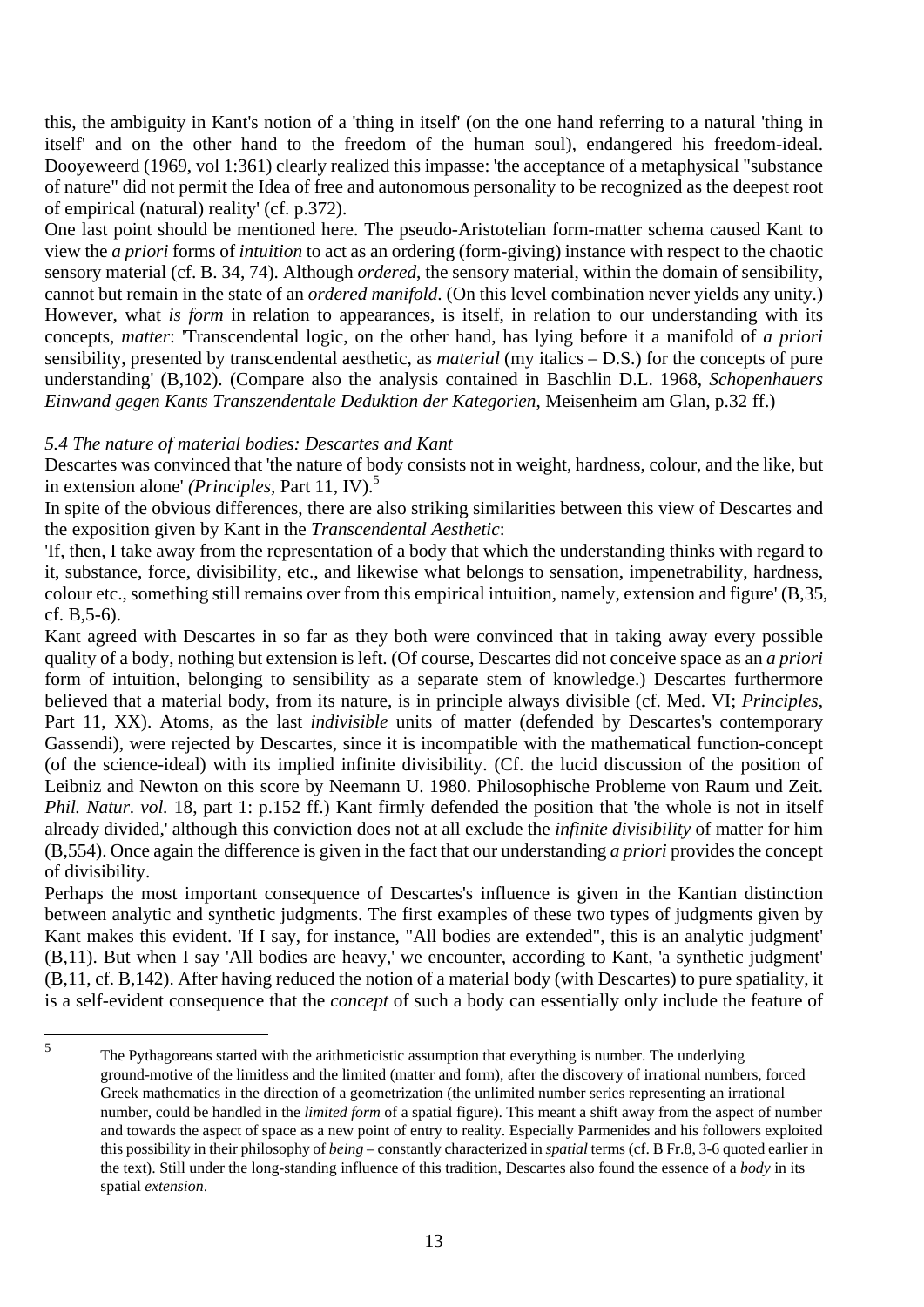*extension*, to the exclusion of any other characteristic, such as the physical feature 'weight,' or even the kinematical quality of persistence (Beharrlichkeit): 'For in the concept of matter I do not think its persistence, but only its presence in the space which it occupies' (B,18). We will return to the untenability of this distinction later on.

We cannot conclude this section without referring to the problems with regard to motion in this concept of a material body. Descartes identified motion with a 'change of situation' (Med. III). His general description is: 'But motion . . ., in the ordinary sense of the term, is nothing more than the *action by which a body passes from one place to another*' (*Principles*, Part II, XXIV). If the essential feature of a body is its *extension* (i.e., the place it occupies), then *motion*, defined as a 'change of place,' is a self-contradictory notion: any change of place must imply a change of *essence*, but then the persistent subject of motion is abolished! Zeno, a pupil of Parmenides, formulated this antinomy with an astonishing lucidity in the last of his four fragments that is still accessible to us: 'Whatever moves, neither moves itself in the space which it occupies, nor in the space which it does not occupy' (B Fr.4).

Kant also identified movement (Bewegung) with a change of place (Veranderung der Örter) (B,67). However, he was fully aware of the implied contradiction in this circumscription. He stated that this concept (i.e. motion) as such represents 'a combination of contradictorily opposed predicates in one and the same object, for instance, the being and not-being of one and the same thing in one and the same place' (B,48). This is indeed the implication of his concept of space. To escape from this contradiction, Kant [140] made an appeal to his conception of *time*: 'Only in time can two contradictorily opposed predicates meet in one and the same object, namely, *successively* (nacheinander)' (B,484-93. What Kant actually needed here, was one of the other modes of time distinguished by him, namely *duration* (the third one is *coexistence*, B,219). These three modes of time pertain to the time-order present in the aspects of number (succession), space (coexistence  $=$  simultaneity) and movement (duration  $=$  the uniform flow of time), or: the kinematical order of uniformity, as it is called by the phycisist M.D. Stafleu (1980, *Time and again: A*  systematic analysis of the foundations of physics, Bloemfontein/Toronto, p.85).<sup>6</sup> The meaning of the term *motion* refers to the irreducible and indefinable kinematical mode of reality – every attempt to define it in physical or spatial terms, such as the 'definition' of motion as 'change of place' (*change is* a *physical* term, and *place* a *spatial* one), must get stuck in antinomies (i.e. the reduction of something irreducible). One simply cannot derive irreducible notions from different but already known ones.

#### *5.5 A brief and provisional positive evaluation of the Transcendental Aesthetic and Analytic*

Most of what Kant classified as *a priori* is concerned with the fundamental and universal modes (aspects) underlying our actual experience of things, events and relationships. If we free ourselves from his nominalistic and rationalistic assumptions (locating the universal *a priori* order for reality in the concepts

 $6\overline{6}$ <sup>6</sup> Systematic Remark: Galileo grasped the fact that *uniform motion* was a primitive notion and therefore not in need of a *physical cause* (recall the thought-experiment of Galileo mentioned above). The physical meaning of a cause always implies certain effects, i.e. dynamic changes. What needs a cause is not *motion,* but a *change* of motion (cf. Stafleu, 1980: 80). This implies that the phoronomic (kinematic) facet of reality is indeed a condition for energy-operation (with its implied causes and effects). *Physical changes* presuppose some form of *continuation* (persistence), for only on the basis of something that *persists is* it meaningful to point towards *changes*. Recently P. Janich correctly emphasized a 'strict distinction between phoronomic (subsequently called kinematic) and dynamic statements.' (Janich, P. 1975. Tragheitsgesetz und Inertialsystem, in Chr. Thiel, *Frege und die moderne Grundlagenforschung*, Meisenheim am Glan, p.68.) For instance, if a body changes its velocity *discontinuously* (i.e. when it experiences an infinite acceleration), it would have needed an *infinite force*, which is, physically seen, impossible (op. cit., p.69). Although formulated in terms of his peculiar position, Kant saw this state of affairs in his own way. The first Analogy of Experience concerns the 'Principle of the permanence of substance' (B,224), and in the discussion of the Second Analogy we read that the 'concept of change (Veränderung), presupposes one and the same subject as existing with two opposite determinations, and therefore as *abiding*' (B,233, my italics – D.S.) To mention two last explicit statements: 'All that changes *persists*, and only its state *alters*' (B,230); 'All alteration is thus only possible through a continuous action of the causality which, so far as it is uniform, is entitled a moment.... That is the law of the continuity of all change' (B,254).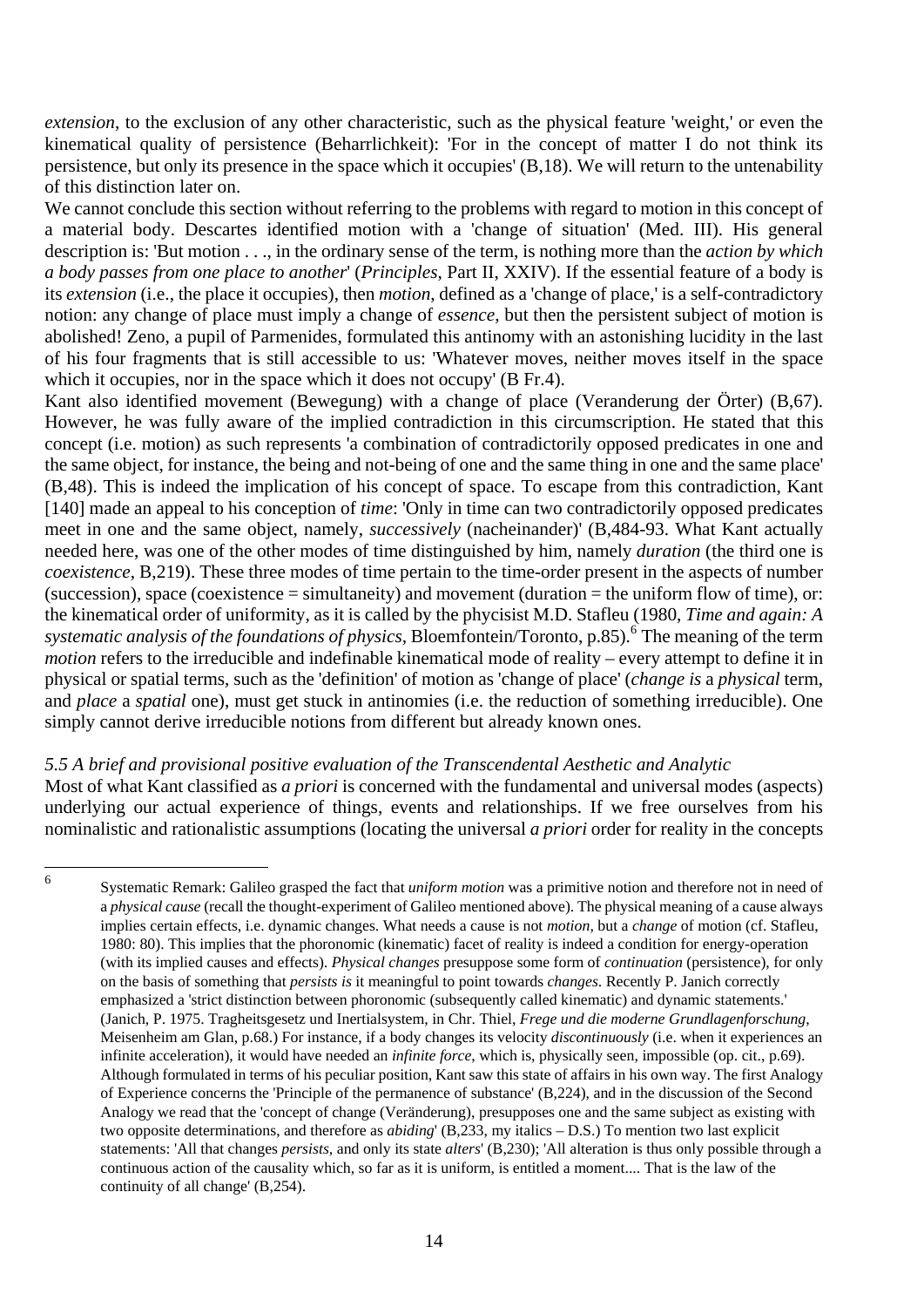of understanding, the latter being the formal lawgiver of nature), and replace the ultimate dialectical basic motive of nature and freedom at the (supra-theoretical) root of his thought by a biblical starting-point, we are entitled to appraise the dimension of modalities (aspects) as given in an *a priori* ontic sense, making our experience of anything functioning within them as such *possible*. Furthermore, if we redefine *synthesis* to mean the logical *identification* of (among other things) any particular universal modality of created reality (together with *distinguishing,* being one of the two legs of *analysis*), then we encounter *synthetic concepts* relating themselves to the *a priori universal modes of reality*. This *a priori* modal dimension of reality encompasses every facet of our *experience*, implying that the latter may not any longer be reduced to the *sensitive aspect* of creation. The aspect of number enables us to *experience*  numerical relations, the aspect of space underlies the *experience* of spatial relations, the kinematical aspect the phenomena of movement and constancy, the physical aspect the effects of energy-operation, and so on.<sup>7</sup> Of course these modes also include the normatively structured aspects of reality (the logical, the historical, the sign-mode, the social, the economic, the aesthetic, the legal, the ethical and the certitudinal), which, for Kant, are for the greater part outside the scope of our understanding.

Differently structured *entities* all function within these universal modal aspects (either as subjects or as objects). Therefore, whereas modal laws are given for all kinds of subjects, typical entitary laws are only given for a limited class of subjects (cf. the way in which Stafleu implemented this perspective in his analysis of the foundations of physics, op. cit., p.6, 12, and the difference between the various chapters of his work). Typical laws always *specify* (never individualize) the universal modal laws (thermodynamics, as a purely modal physical theory, abstracts from the typical differences between the solid state, the fluid state, and the gaseous state). Discussing the nature of an *a priori* synthetic element in the 'empirical sciences,' W. Stegmuller raised the following possibility (1969: 316): 'Surely, this cannot imply that the totality of law-statements present in a natural science could be of an *a priori* nature. Much rather, such an apriorism should limit itself to the construction of a limited number of *a priori* valid law relationships, while, furthermore, all more specific laws of nature should be dependent on empirical testing.' Keeping in mind that we must distinguish laws in an ontical sense from our hypothetical law statements in scientific formulations, it is still remarkable to note the similarity between the just-mentioned statement of Stegmüller and the following explanation of Stafleu (related to the distinction between modal laws and typical laws):

'Whereas typical laws can usually be found by induction and generalization of empirical facts or lower level law statements, modal laws are found by abstraction. Euclidean geometry, Galileo's discovery of the laws of motion . . ., and thermodynamic laws are all examples of laws found by abstraction. This state of affairs is reflected in the use of the term "rational mechanics", in distinction from experimental physics' (op. cit., p.11).

# **6. The transcendental dialectic**

# *6.1 Exposition of Kant's argument*

In our discussion of the ultimate basic problem of the CPR we placed the transcendental dialectic in the centre of our exposition. This follows from the fact that Kant's CPR wanted to safeguard the moral freedom of man. It was Rousseau who helped Kant to rediscover the directing power of this underlying freedom motive. Kant once expressed his debt to Rousseau: 'I am a born scholar, but in a way I was converted by Rousseau, otherwise I would sit in my study and study all the time: but when I read Rousseau, I discovered man and I learned to honor man' (quoted by van der Hoeven, J. 1976, *Karl Marx: The roots of his thought,* Assen, p.2). In opposition to the prevalent approach of the Enlightenment philosophers, who still upheld that *rationality is* the distinctive hallmark of being human, Rousseau

 $\overline{7}$ 

<sup>7</sup> A general introduction to this philosophical approach is provided in my recent work: Strauss, D.F.M. 1980. *Inleiding tot die kosmologie*. Bloemfontein.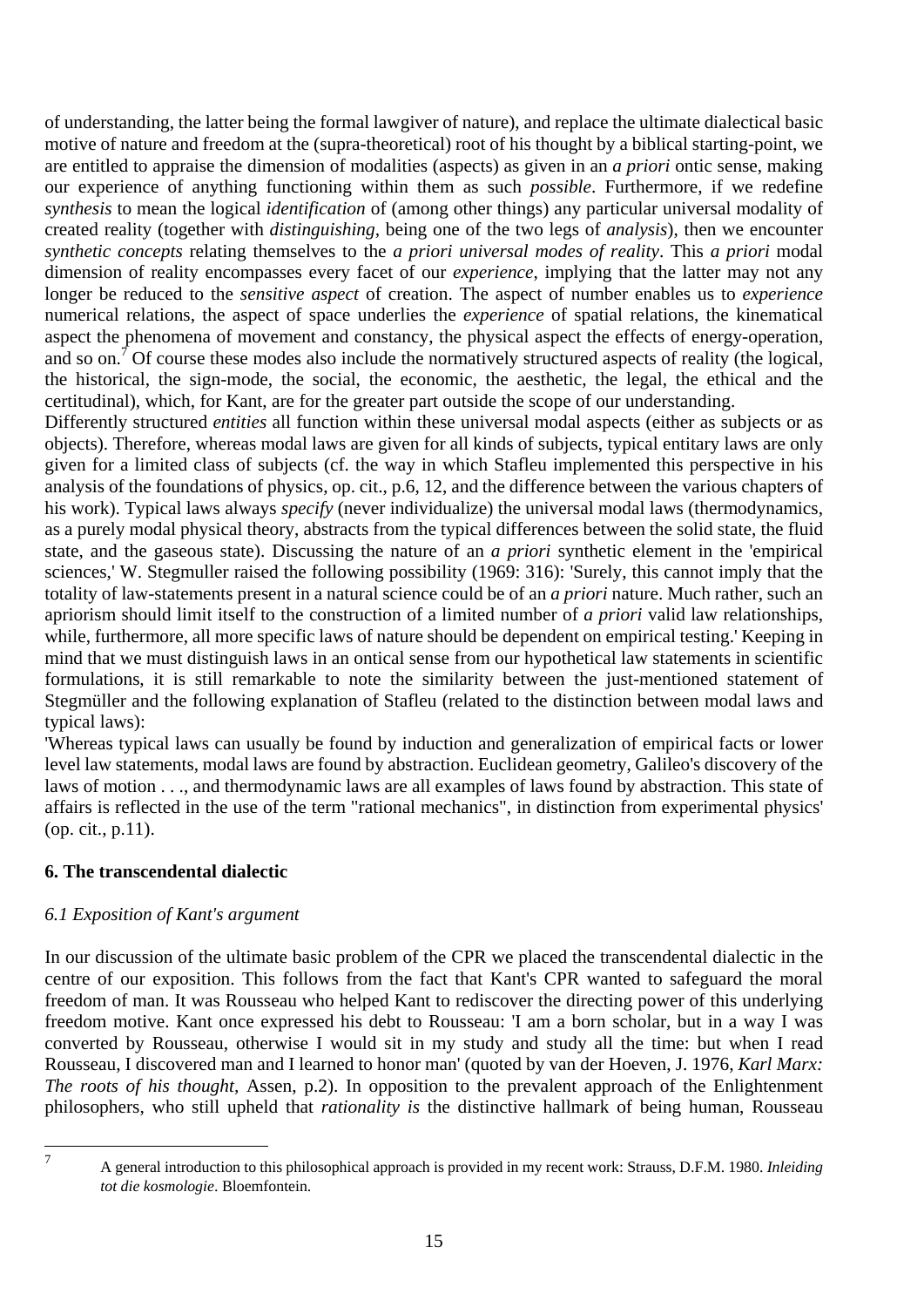believed that the consciousness of *liberty* displays the unique spirituality of man: 'Nature commands every animal, and the brute obeys. Man experiences the same impulsion, but recognizes his liberty to acquiesce or resist; and it is particularly in his consciousness of this liberty that the spirituality of his soul is displayed' (*Discours sur l'origine de l'inégalité parmi les hommes* (1755), republished in: Rousseau, 1975:47).

To leave the domain of freedom intact, Kant developed principles of pure understanding which did not allow an employment extending beyond the limits of ex[141]perience (B,352-353). However, if our understanding extends itself beyond the limits set to it, a *transcendental illusion* emerges (B,352), and this natural and inevitable illusion is examined in the *Transcendental Dialectic*. In this context the term *transcendental* receives a new meaning, referring to that which transcends the limits of experience: 'The principles of pure understanding, which we have set out above, allow only of empirical and not of transcendental employment, that is, employment extending beyond the limits of experience' (B,352353). To Kant, *pure reason is* the seat of this transcendental illusion (B,355 ff.).

Earlier Kant introduced the concept of a *noumenon*, a concept necessary to prevent 'sensible intuition (sinnliche Anschauung) from being extended to things in themselves, and thus to limit the objective validity of sensible knowledge' (B,310). After all, the categories have no other possible employment than the empirical (B,185) (cf. B,308: 'it follows that the employment of the categories can never extend further than the objects of experience'). This implies that the doctrine of sensibility is simply 'the doctrine of the noumenon in the negative sense' (B,307). Due to the mere empirical use of the categories (concepts) of understanding, the question arises how we may think of the relationship between our understanding and this super-sensory noumenal sphere. A provisional answer to this question is given in Kant's explanation that the concept of a noumenon is nothing but a *limiting concept* (Grenzbegriff), intended to restrict the application of sensibility:

'The concept of a noumenon is thus merely a *limiting concept*, the function of which is to curb the pretensions of sensibility; and it is therefore only of negative employment. At the same time it is no arbitrary invention; it is bound up with the limitation of sensibility, though it cannot affirm anything positive beyond the field of sensibility' (B,310-311).

Since the representation of that which Kant entitled *noumenon is* not sensible, it remains empty for us in the sense of leaving open a space which we can fill neither through possible experience nor through pure understanding (B,346).

Here we must recall Kant's remark (from the *Preface* to the second edition) which we have quoted at the beginning of our discussion of the internal structure of the CPR: whatever transcends the realm of sensibility cannot be *known*, although it is possible to *think* it as a thing in itself (B,xxvii). Without extending its own sphere, understanding itself limits sensibility. In this process of warning sensibility that it must not presume to claim applicability to things-in-themselves but only to appearances, understanding does indeed *think* for itself a *transcendental object in itself*, which is the cause of appearance and therefore not itself appearance, and which can be thought neither as quantity nor as reality nor as substance, because these concepts always require sensible forms in which they determine an object (B,344).

Understanding is the capacity, by means of rules, to unite appearances. The task of *reason* is to unite the rules of understanding under the guidance of principles.

'Accordingly, reason never applies itself directly to experience or any object, but to understanding, in order to give the manifold knowledge of the latter an *a priori* unity by means of concepts, a unity which may be called the unity of reason, and which is quite different in kind from any unity that can be accomplished by the understanding' (B,359).

Thus the acquisition of knowledge proceeds in three steps: it starts

'with the senses, proceeds from thence to understanding, and ends with reason, beyond which there is no higher faculty to be found in us for elaborating the matter of intuition and bringing it under the highest unity of thought' (B,355, cf. B,730).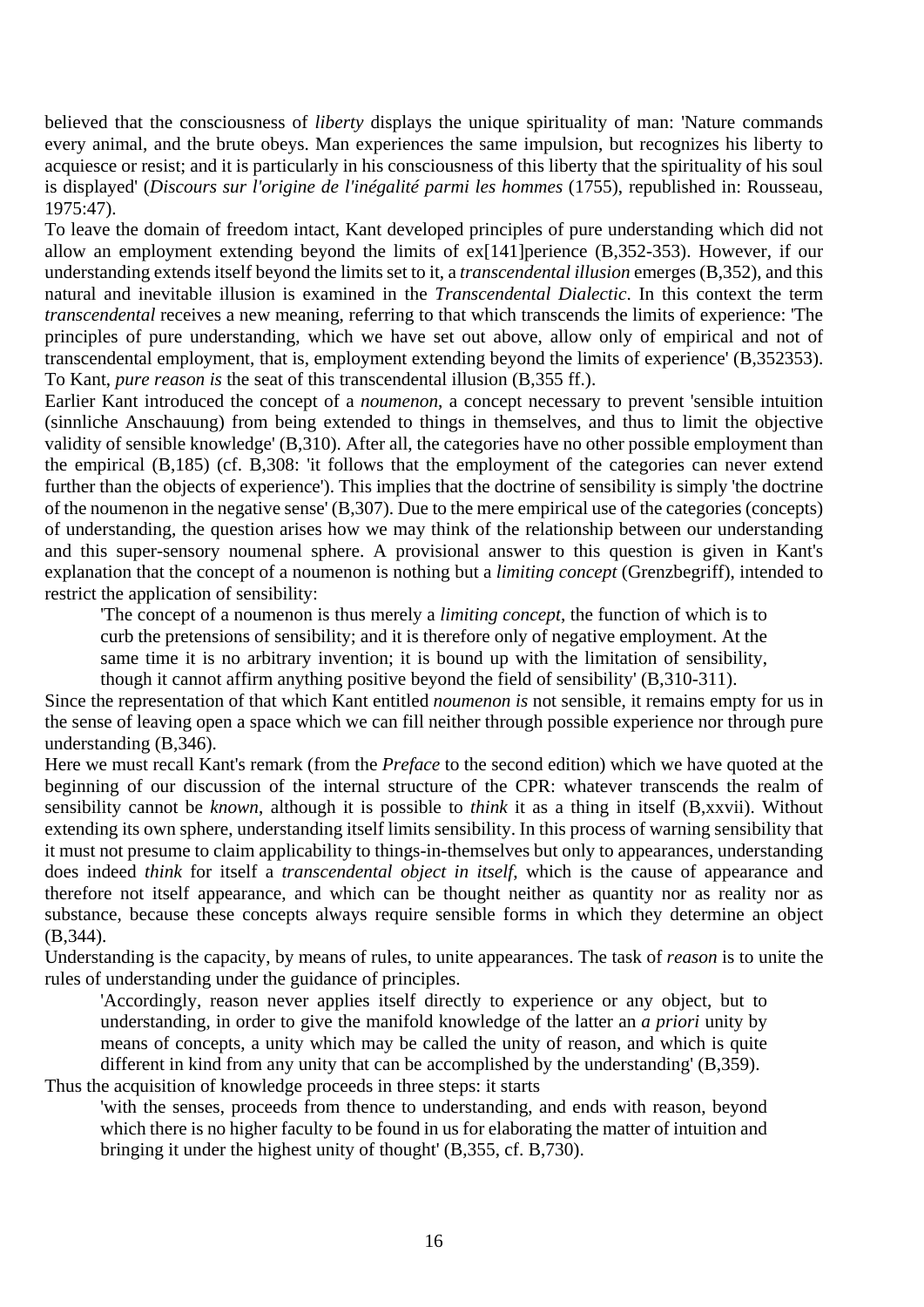Syllogistic inference implies that the conclusion is always subsumed under the condition of a universal rule (the major premise). By applying this rule of reason once more, the condition of the condition must therefore be sought (by means of a prosyllogism) whenever practicable. Thus, according to Kant, the principle peculiar to reason in general, in its logical employment, is: 'to find for the conditioned knowledge obtained through the understanding the unconditioned whereby its unity is brought to completion' (B,364). The concepts of pure reason are called *transcendental ideas* (B,368). These ideas instruct us only in regard to a certain unattainable completeness, and so serve rather to limit the understanding than to extend it to new objects (B,620). The *unconditioned is* never to be met in experience, but only in the idea – whenever '*the conditioned is given*, *the entire sum of conditions*, *and consequently the absolutely unconditioned* (through which alone the conditioned has been possible) is also given' (B,436). This means that the transcendental ideas are simply 'categories extended to the unconditioned' (B,436) (this applies only to those categories in which the synthesis constitutes a *series of*  conditions subordinated to one another). To Kant, therefore, the transcendental ideas serve only for *ascending*, in the series of conditions, to the unconditioned (that is, to principles; cf. B,394).

*No constitutive* use of these ideas are allowed, because then we only arrive at pseudorational dialectical concepts (the source of which Kant called the antinomies) (cf. B,672). The three ideas of the *soul*  (thinking nature), the *world* and *God* are all to be used in an 'as if' way, i.e., *regulatively* (cf. B.710-714). The 'thing-in-itself' is not *merely* an *idea.* On the contrary, due to the fact that we cannot *know* the 'thing-in-itself,' but nevertheless *think* it, a mode of conceptualization should exist in which we can *think*  (be it as something *unknowable*) the 'thing-in-itself.' This is Kant's *transcendental idea* (cf. Hartmann, 1957: 311)

## *6.2 The fundamental shortcoming of Kant's argument*

Kant's distinction between concept and (transcendental) idea is crucial to an understanding of his main intention with the transcendental dialectic (and therefore of his whole CPR). In the preceding analysis we, in passing (cf. section 5.3), alluded to the systematic way in which we want to distinguish between *conceptual knowledge* and *idea knowledge*. The former is always tied up with the universal side of entities, or with the universal conditioning order for entities, whereas the latter is attained when a conceptual diversity is concentrated upon (resp. referred to) that which transcends the limits of all concept-formation. In following Kant, we may characterize the legitimate use of ideas as *regulative*. (Especially in his dialogue *Parmenides,* Plato already demonstrated another feature of an idea, namely its function as a *limiting concept* – something also emphasized by Kant. $8$ 

In a certain sense the modal dimension of reality (i.e., the aspects of number, space, movement, the physical, the biotical, and so on) conditions both the employment of [142] concepts and ideas. This follows from the fact that the different modalities always serve as *points of entry* to our experience of and reflection on created reality. Modal concepts are always formed in relation to universal features of the different modal aspects (for example the concept *natural number*, *set*, *dimension*, *cause and effect*  (causality), and so on). Ultimately, the nuclear meaning of every distinguishable modality is *indefinable*, providing as such the *primitive terms* used in our concept-formation and definitions. (In the final analysis, therefore, one can comprehend only in terms which are themselves beyond the grip of concept-formation – evincing the self-insufficiency of rational thought!)

The meaning of the different modal aspects not only provides a starting-point for concept-formation, since it also furnishes us with the possibility of using modal terms in an idea-context. We have mentioned the fact that any particular entity in its individual concreteness transcends the limits of concept-formation. However, in terms of different modal aspects, serving as points of entry to gain knowledge of such an individual entity, we are able to formulate different *ideas* of the thing concerned in its concreteness. Suppose we are thinking about a particular *chair*. If we look at the way in which this chair functions within the universal mode of the numerical aspect of reality, we may refer to its having four legs. Our

 $\mathbf{R}$ 

<sup>8</sup> Cf. ch. I & V in Strauss, D.F.M. 1973. *Begrip en Idee*. Assen.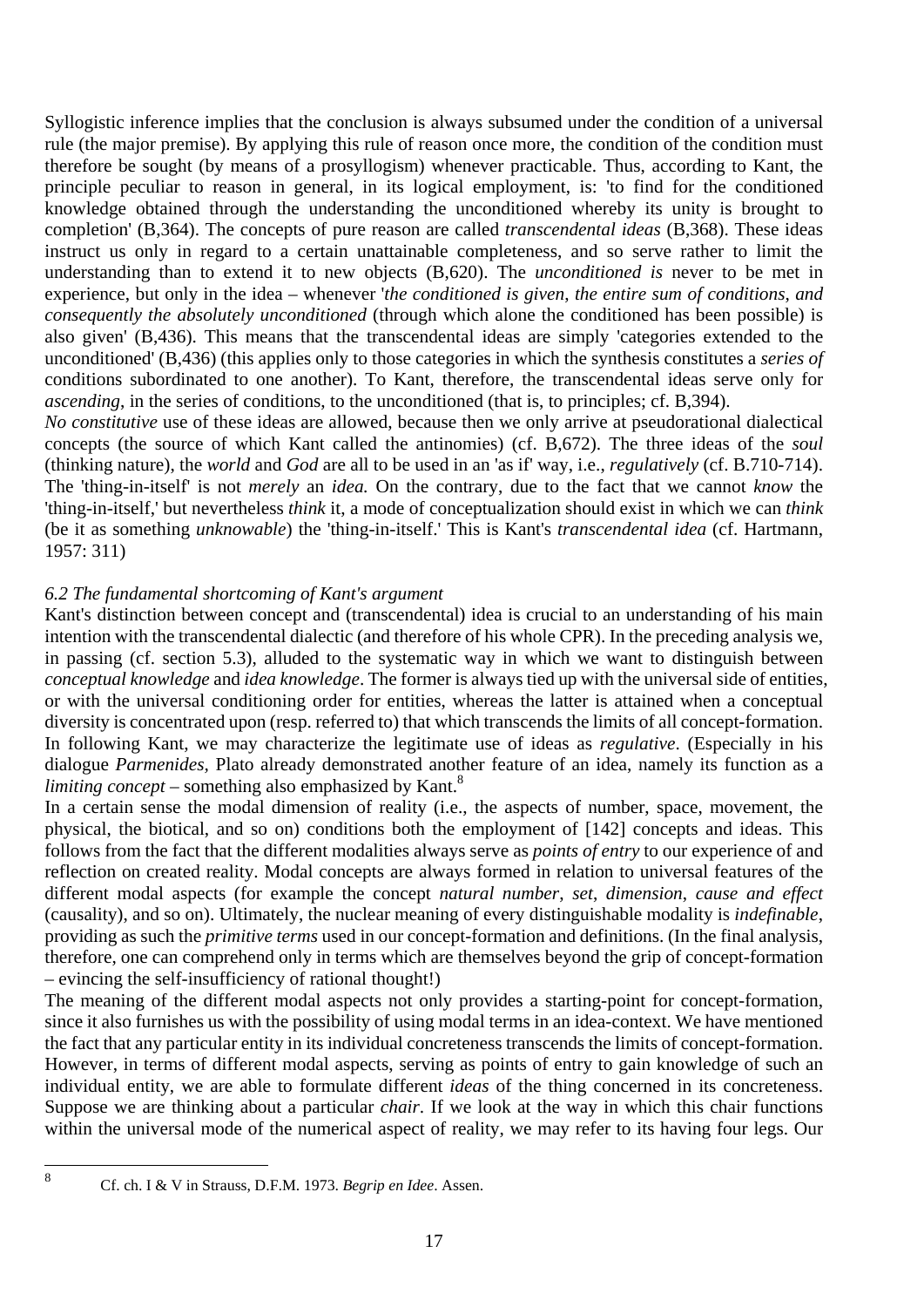*concept* of all chairs in this category must include the numerical feature of having a certain *number* of legs. Besides this *conceptual* use of *numerical terms*, we may reverse our approach and try to say something with reference to the concrete individuality of this chair, still by using numerical terms. In this case we may say that this chair is *unique*. This *idea* of its uniqueness is nothing but a limiting and referring way in which the point of entry of the numerical aspect is used. An idea-use of the spatial aspect (with its inherent meaning of continuity, i.e., connectedness, implying the original spatial *whole*-*parts* relation), entitles us to form the *idea* of the *typical totality* (wholeness) of this chair, which, as such, transcends all its modal functions, thus referring to its belonging to the cosmic dimension of entities. The modal meaning of continuation (persistence, constancy), revealing the irreducible nature of the kinematical aspect, serves as point of entry to our *idea* of the *identity* of this chair. (The latter two ideas should be distinguished from the general concept *chair* including both a spatial feature (the dimensions a chair can have), and a kinematical characteristic (its relative movement).) The idea of the identity of this chair is closely linked with the idea that it is simultaneously in an everchanging state (*change*, as we have seen, is an original meaning-moment within the physical aspect). (Once again, this idea of change should be distinguished from the typical universally comprehensible function it has in the physical modality, for instance its being weak or strong, or its having a certain mass.)

These idea-usages of the mentioned aspects may even be extended to approach reality in its totality, for instance when we say that everything is unique, everything coheres with everything else, everything remains identical to itself, and everything changes. Note that, with equal justification one can point at the fact that everything persists (using the kinematical entrance) *and* state that everything changes (using the physical point of entry). Idea-statements like these do not *exclude* each other, but imply and presuppose each other!

Kant's dualistic separation of sensibility and understanding, founded in the dialectical opposition of nature and freedom as the ground-motive of his thought (implying the regulative use of reasonideas pointing at the super-sensory domain of human freedom), forced him to restrict terms from the first three modalities of reality (such as succession, coexistence and duration – his three modes of time) to the sphere of *sensibility*. Being a category of understanding, causality, for instance (a term that stems from the physical aspect), is, in its applicability, also limited to sensibility. The implication should be clear: any use of these terms in an idea-context must be avoided, since then, according to Kant, our sensibility and understanding will be extended beyond the realm of appearances, inevitably ending in the abolition of human freedom. These limitations, however, are nothing but an outcome of the *artificial* disjunction of reality into two separate domains, viz. that of 'Sein' and 'Sollen' ('being' and 'ought to be'; nature and freedom; cf. B.868).

As points of entry to our reflection on reality, the modal dimension indeed *conditions* our theorizing so fundamentally, that not even Kant succeeded in escaping from its claims. In terms of his own distinctions, Kant upheld the conviction that *reason* (Vernunft), having as its sole object the understanding and its effective application, i.e., unifying the manifold of concepts by means of ideas (B,671-672), could never be given *in time*, since the latter is merely an *a priori* form of intuition, functioning as the condition of all *appearances* whatsoever (cf. B,50). Thus none of the three *modes of time* distinguished by Kant (duration, succession and coexistence – B,219), could be applicable to *reason.* Nevertheless, Kant cannot but sometimes refer to *reason* precisely in terms having their seat in the kinematical aspect (the aspect underlying our consciousness of duration and identity  $(=$  something being always the same, being always present)): 'Reason is present in all the actions of men at all times and under all circumstances, and is always the same' (B,584). Kant clearly realized that he here used (be it implicitly) one *mode of time,*  namely *duration,* because he immediately added the qualification: 'but it (i.e., reason – D.S.) is not itself in time' (B,584)!

A similar problem is present in his idea of a thing in itself. This thing in itself, which, though unknowable, is only *thinkable* in the *idea* (for instance of *freedom*, cf. B,561, 571, 586). Therefore, it can never be subjected to any category of thought, such as *causality* (cause and effect). But contrary to this limitation,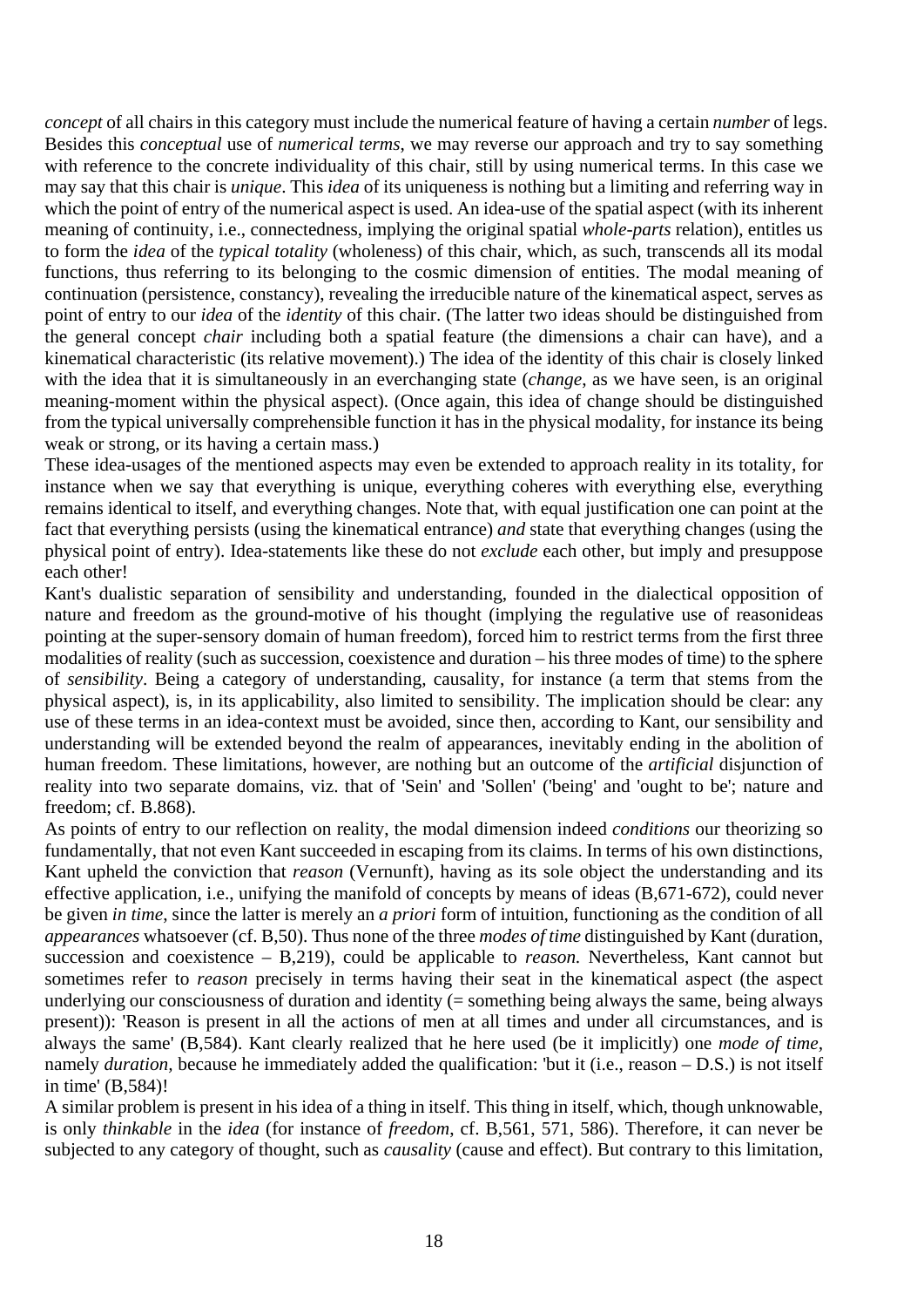Kant constantly used the term *cause* in connection with that which gives rise to appearance – the thing in itself *affects* our sensibility by means of its *appearance* (cf. B,61, 69).

Within the realm of sensibility and understanding, Kant constantly rejected the number-idea of completed infinitude (the actual infinite) (cf. B,40; B,111; B,460; B,541; B,554; and B,821). Here he appeals to our most basic awareness of infinity, as it is determined by the numerical time-order of succession which guarantees the *possibility* of extending any given number-series without an end, *endlessly* in the literal sense of the word (not-finite, in-complete, in-finite). Although used earlier, the first effective mathematical application of the idea of actual infinite sets was developed by G. Cantor during the last 25 years [143] of the previous century. He viewed the actual infinite as something 'fixed and determined in all its parts' (1962: 401). In this use of the infinite as a fixed totality the numerical time-order of succession anticipates the spatial time-order of simultaneity (which makes it possible to view an endless series of numbers as if it is simultaneously present as an infinite totality – this number-idea of actual infinity indeed functions as a regulative hypothesis in the deepening of the original meaning of the aspect of number).<sup>9</sup>

The first two antinomies discussed by Kant are concerned with the problem of the totality of a regressive synthesis (cf. Vogel, 1975, p.322, and Körner, 1977: 113-118). The regulative principle of reason, functioning only as a *rule*, prescribes a regress in the series of the conditions of given appearances, and forbids it to bring the regress to a close by treating anything at which it may arrive as absolutely unconditioned (B,536-537). We have mentioned Kant's view that the *unconditioned is* only met with *in the idea* (the unconditioned being the entire sum (ganze Summe) of conditions) (B,436). What actually should have been treated in connection with the relationship between number and space (or at least with regard to Kant's modes of time, viz. succession and coexistence), namely the idea of completed infinitude, is thus reserved for the transcendental ideas of *reason*.

In note 6 we saw that what Kant termed the law of the continuity of all change (B,254), actually pertains to the foundational coherence between the kinematical and the physical aspects. Only on the basis of something *persistent is* it possible to detect any *changes*. In this subsection we pointed out that it is precisely the kinematic point of entry which provides us with the *idea* of the *identity* of an entity. Cratylus, a pupil of Heraclitus, confronted Plato with the problem of constancy and change, as can clearly be seen from his dialogue by that name. To explain the nature of knowledge, Plato looked for something more fundamental than *change.* He found it in what he termed to be the essential form (*auto to eidos*) of what is known. At the end of the dialogue *Cratylus* even the good and the beautiful were related to their essential forms (439 c 9). If the *auto to eidos* of that which is known changed into another *eidos* (form), it would have indicated the impossibility of knowledge (440 a b). Although this view is influenced by the static (spatial) conception of being as it was conceived by Parmenides and his followers, the final 'eidetic' solution of Plato was first of all directed against the doctrine of *change* as it was defended by Heraclitus. Plato realized, albeit in a metaphysical speculative way, that *changes* always presuppose something *constant*. However, with this reasoning of Plato's, Western philosophy received the starting-point of its long-lasting speculative *substance* concept. To Aristotle primary substances were the entities which *underlie* everything else that is either predicated of them or present in them (*Cat* 2 b 15 If.). This permanent substrate (hupokeimenon) of all accidents was considered to be the independent, super-sensory root of everything. Even Descartes echoed this speculative substantialization of our experience of identity provided by the modal entrance of the kinematical aspect: 'By substance we can conceive nothing else than a thing which exists in such a way as to stand in need of nothing beyond itself in order to its existence' (1710, I, LI). In Berkeley's *Three dialogues between Hylas and Philonous*, we are, in the third dialogue, informed that all we know is 'a certain idea of appearance' in our 'own mind.' To the question: 'But what is this to the real tree or stone?,' Berkeley gave the answer: 'I tell you, that colour, figure, and hardness, which you perceive, are not the real natures of those things, or in the least like them. The same may be said of all other real things or corporeal substances which compose the world. They

 $\overline{9}$ 

<sup>9</sup> Cf. my brief analysis of *infinity* in: Van Straaten, Zak. 1981. *Basic concepts in philosophy,* 3rd edition. Cape Town.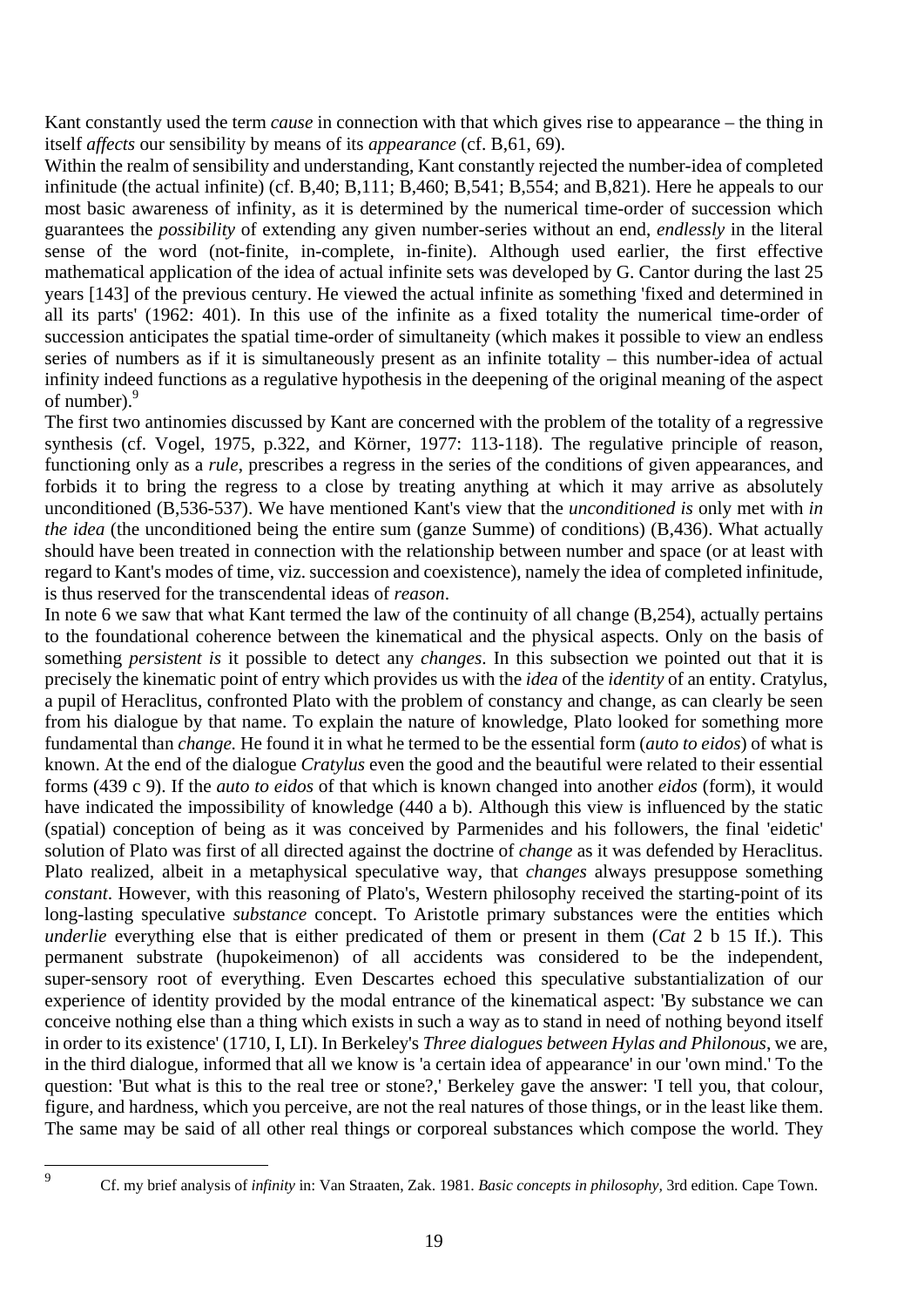have none of them, any thing in themselves, like those sensible qualities by us. We should not therefore pretend to affirm or know any thing of them, as they are in their own nature' (published in the work: *The principles of human knowledge*, *with other writings*, edited by G.J. Warnock, Oxford, 1969, p.216-217). Formally seen, the distinction between things in themselves and their sensory appearances, is therefore also present in the writings of Berkeley. As such, this distinction simply manifests the mentioned traditional speculative concept of substance. Only an appeal to the ultimate basic motive of nature and freedom underlying Kant's whole CPR can *explain* the way in which Kant used this distinction differently from his predecessors. This perspective also explains the ambiguity in his fundamental distinction between *appearance* and *thing in itself* on the one hand (used to save human freedom, as a thing in itself, from causal determination), and his principle of the permanence of substance (B,224 95.) on the other hand. The concept of inherence and subsistence (*substantia et accidens*) is classified as one of the categories of Relation (B,106), thus being an *a priori* element of our understanding which is *not*  applicable to things in themselves! And both these usages are in fact related to our idea of the identity of entities, pertaining to the coherence between the kinematical and physical aspects as two peculiar points of entry which condition not only our experience of reality, but also the concepts and ideas we form about it.

## **7. A brief review of the influence of the CPR**

The influence of this work in the subsequent history of Western philosophy is so evident, that it hardly needs any detailed substantiation. Post-Kantian freedom-idealism (Schelling, Fichte and Hegel) fully explored the new domain of the humanistic ideal of free and autonomous personality, opened anew by Kant's CPR. Anticipated by Rousseau's idea of the 'volonte générale' (the 'general will'), this freedom-idealism introduced the organological (universalistic) idea of human society in modern philosophy.

In spite of new trends which entered the scene during the l9th century, such as positivism, Marxism and evolutionism, the legacy of Kant remained alive, as could be seen from the emergence of the two prominent neo-Kantian schools by the end of this century, namely the Marburgschool (founded by H. Cohen), and the Baden school (founded by W. Windelband). The former tried to solve the problem of a synthetical unity in the CPR (discussed above), by once again reducing sensibility to understanding (cf. Cohen, 1914:37). P. Natorp asked the question how an a-logical sensible multiplicity could be combined in the unity of a concept. In Kant's doctrine, these two moments are not at all homogeneous. To Natorp, the consciousness of unity and multiplicity originated in one and the same act of thought (1969:48) Of course this 'correc[144]tion' simply implied a return to the science-ideal, thus eliminating the whole aim of the CPR! The Baden school, on the other hand, accepted Kant's dialectical opposition of 'Sein' and 'Sollen,' and amended the latter sphere with their value-idea. Culture, according to Windelband and Rickert, is the junction of pure nature-reality related to supra-temporal universally valid *values.* Against this background they introduced their distinction between *generalizing* (nomothetic) natural sciences and *individualizing* (idiographic) spiritual sciences. (Cf. Rickert, H. 1913 (1902). *Die Grenzen der naturwissenschaftlichen Begriffsbildung* Tübingen, p.224, and Windelband 1894, in Windelband 1924. Cf. p.l43 where he introduced the terms *nomothetic* and *idiographic*.)

Mainly through the influence of the works of M. Weber, this neo-Kantian school succeeded in directing some of the most prominent schools of thought in modern sociology and, to a lesser extent, in modern economic theory. The dualism of *being* and *ought to be* (Sein/Sollen) continued in the sociological theories of Sorokin, Znaniecki, Parsons, and others in the form of *society* and *culture*. Society was seen as a purely factual (a-normative) system of interacting individuals, whereas culture was taken to be the embodiment of norms, values, beliefs, and so on. (However, the domain of culture does not any longer contain, as the Baden school originally believed, *universally valid values* the axio-normative realm is completely relativized and pertain only to subjectively changing, though institutionalized and internalized, norm-orientations.)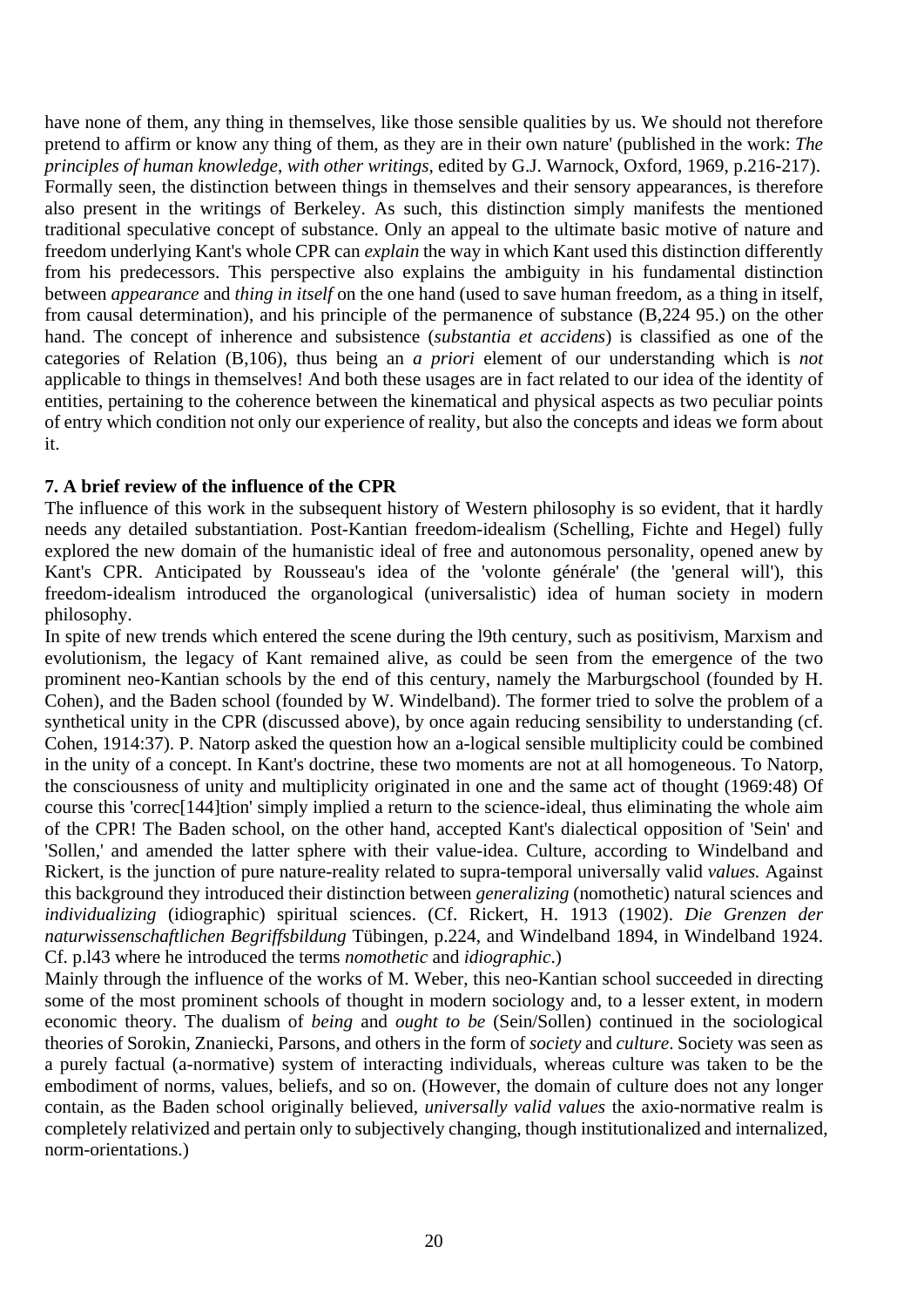The Kantian and neo-Kantian dualism between 'Sein' and 'Sollen' (cf. the penetrating work of G. Ellschied on this theme: 1968, *Das Problem von Sein und Sollen in der Philosophie Immanuel Kants*, München) is responsible for the well-known dialectical opposition of *science and faith*. (Just recall Kant's statement: 'I have therefore found it necessary to deny knowledge, in order to make room for faith'; 'Ich musste also dat *Wissen* aufheben, um zum *Glauben* Platz zu bekommen,' B,xxx.) Sometimes the domain of science is considered to be *objective* and *neutral* with respect to faith-commitment (the latter being particular, whereas the former represents the universally valid – The first two antinomies discussed by Kant are concerned with the problem of the totality of a regressive synthesis (cf. Vogel, 1975, p.322, and Körner, 1977: 113-118). The regulative principle of reason, functioning only as a *rule*, prescribes a regress in the series of the conditions of given appearances, and forbids it to bring the regress to a close by treating anything at which it may arrive as absolutely unconditioned (B,536-537). We have mentioned Kant's view that the *unconditioned* is only met with *in the idea* (the unconditioned being the entire sum (ganze Summe) of conditions) (B,436). What actually should have been treated in connection with the relationship between number and space (or at least with regard to Kant's modes of time, viz. succession and coexistence), namely the idea of completed infinitude, is thus reserved for the transcendental ideas of *reason*. – cf. the way in which this thesis is defended in South Africa by Oberholzer, Dreyer and their followers, mostly advocated in the name of existential phenomenology although they still adhere to important rationalist traits in the thought of E. Husserl). Quite the contrary materialized in the philosophy of Kant, since, as we have seen, this very limitation of our knowledge (to what the understanding can think in its restriction to sensibility), is thoroughly guided by Kant's faith in the moral autonomy of man, a faith ultimately rooted in the dialectical basic motive of nature and freedom which centrally directed his whole philosophical endeavour.

G. Simmel, who influenced sociologists such as Park, Burgess, Von Wiese, and Becker, developed in his important work *Soziologie* (1908) a pseudo-Kantian account of what he termed sociation (Vergesellschaftung) (cf. the 5th impression, Berlin, 1968, p.21-30). He accepted Kant's view of nature (with understanding as the formal lawgiver of nature), but partly differed from Kant when he accounted for sociation by focussing his attention not on (universally valid) knowledge *of* society, but on the way in which society is synthesized into a unity by individuals in their acts of sociation. Thus Simmel actually gave an ontological explanation of the necessary conditions for society as such (cf. the remark of Gaugler in 1958: 4142).

Kant's tremendous influence in modern legal theory is evident from the works of authors like G. Radbruch, H. Kelsen, R. Stammler, A. Merkl, and others.

## *7.1 Kant and modern mathematics*

The three main subdivisions of the CPR provided a starting-point for the three prominent schools of thought in 20th century mathematics. The *logicism* of Gödel, following B. Russell, uses the impact of the transcendental analytic. According to Körner Russell even believes that objective experience 'presupposes nonanalytic and non *aposteriori* principles, in other words that "we are in possession of" synthetic *a priori* principles' (1979: 102).

The neo-intuitionism of Brouwer and his followers (such as Weyl, Heyting, the constructive mathematics of P. Lorenzen, Van Dalen, Troelstra, and others) chose to employ the basic tenet of Kant's transcendental aesthetic, thus accepting the infinite only in its (above-mentioned) undisclosed sense of *endlessness*. Brouwer used to speak about the intuition of bare two-oneness:

'This intuition of two-oneness, the basal intuition of mathematics, creates not only the numbers one and two, but also all finite ordinal numbers, inasmuch as one of the elements of the two-oneness may be thought of as a new two-oneness, which process may be repeated indefinitely' (Brouwer, L.E.J. Intuitionism and Formalism, reprinted in P. Benacerraf and H. Putnam, *Philosophy of mathematics: Selected readings*, Oxford, 1964, p.69).

This intuition of bare two-oneness is intimately linked with the infinite divisibility of a spatial continuum, thus uniting in a certain sense the 'connected and the separate, the continuous and the discrete,' since this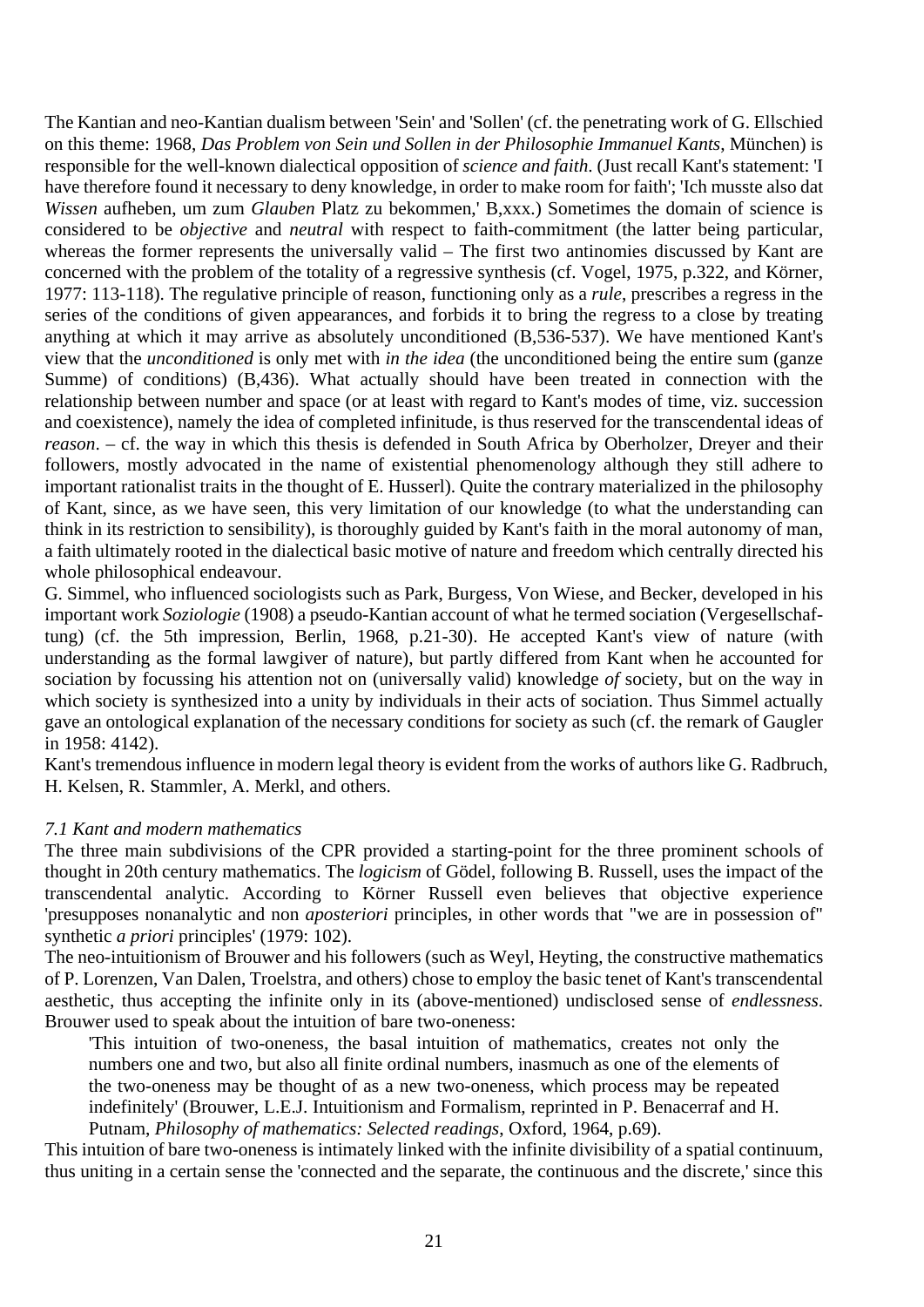intuition of the continuum is not exhaustible 'by the interposition of new units and ... therefore can never be thought of as a mere collection of units' (Ibid.). Although the discovery of non-euclidean geometry implied a serious blow for the Kantian doctrine of space, his conception of synthetic *a priori* concepts in arithmetic continued to influence intuitionism (and, as we shall see, even formalism). Weyl claimed that the principle of mathematical induction prevents mathematics from becoming purely tautological and in fact defended the position that mathematics deals with synthetic *a priori* propositions (cf. Weyl 1966, 86-87).

Hilbert, the father of modern (axiomatic) formalism, received the main impulse from Kant's transcendental dialectic, although he accepted an important part of the rest of the CPR. In the second proposition of his doctoral thesis we read: 'That the objections to Kant's theory of the *a priori* nature of arithmetical judgments are unfounded'(quoted by Reid, C. 1970, *Hilbert*, New York, p.17). And in his paper on the infinite (in honor of Carl Weierstrass) he wrote: 'Kant taught – and it is an integral part of his doctrine – that mathematics treats a subject matter which is given independent of logic. Mathematics, therefore, can never be grounded solely on logic. Consequently, Frege's and Dedekind's attempts to so ground it were doomed to failure' (1925: 170-171; also contained in Benacerraf and Putnam, *op.cit*., p.l36-151). Finally, [145] in accordance with Kant's notion of transcendental ideas, Hilbert employed infinity in the sense of completed infinitude: 'The role that remains for the infinite to play is solely that of an idea – if one means by an idea, in Kant's terminology, a concept of reason which transcends all experience and which completes the concrete as a totality – that of an idea which we may unhesitatingly trust within the framework erected by our theory' (*Math. Annalen*, op. cit., p.190).

## *7.2 Kant and Wittgenstein*

Wittgenstein's problem of demarcation in his *Tractatus* displays remarkable similarities with Kant's CPR. (In the tradition of analytic philosophy not very much research has been done in this respect. We may mention: Stenius, E. 1960 *Wittgenstein's Tractatus*, Oxford; Harnack, J. 1969, Kant and Wittgenstein. *Kantstudien*, vol. 60: 131134; and Morris, S. 1969 Wittgenstein and Kant. *Phil. Phenomenol. Research*., Vol.30:483-513). Hence Max Black, and not without sufficient reason, mentioned Wittgenstein's 'metaphysical goal' in the *Tractatus* and even talked of his 'negative metaphysics' (*A Companion to Wittgenstein's Tractatus*, Cambridge, 1964, p.27, 386). His rejection of the criticism of Popper, Ramsay and others, as to the nonsensicalness of the *Tractatus*, does not solve the problem because his mathematical example (about x) merely implies that the mathematician, *in* (senseless pseudo) propositions (falling within the domain of the thinkable and sayable), explores the validity or invalidity of new symbols. The most interesting propositions for which Black wanted to give an account, however, nevertheless (i.e. in terms of Wittgenstein's *own* criteria of meaning), fall outside the thinkable and sayable (i.e. they are proper to the sphere of unthinkable and unsayable 'Unsinn'). If, however, the unthinkable and unsayable are rejected *in* nonsensical 'propositions,' the thinkable is delimited from *outside* the thinkable – in radical opposition to Wittgenstein's aim to delimit the thinkable and unthinkable from *inside* the thinkable (cf. 4.114)!

The unthinkable shows (zeigen) itself nevertheless within the sayable. The problem remains, at any rate, that within the sayable it is not possible to *say* that the unsayable exists, or even to say that it merely shows itself there. This distinction between what can be expressed and what can only be shown, (according to Wittgenstein 'the cardinal problem of philosophy' – cf. his letter to Russell, quoted by J. Griffen (1965: 18), is merely the negative correlate of the Kantian distinction between concept and idea. The inexpressible urge towards the mystical originates in the unsayable and comes from the non-satisfaction of our wishes by science (cf. his *Notebooks,* 19141916, 51, 3: 'Der Trieb zum mystischen kommt von der Unbefriedigtheid unserer Wunsche durch die Wissenschaft'; cf. also *Tractatus* 6.522: 'Es gibt allerdings Unaussprechliches. Dies *zeigt* sich, es ist das Mystische'). This unmistakable inclination to mysticism compelled Max Black to correct its not being taken notice of by logical positivism: 'Wittgenstein's "mysticism" is far from being an irrelevant aberration. What he called the "urge towards the mystical" is one of the chief motive powers of the book' (1964: 374). Clearly, the humanistic ideal of personality still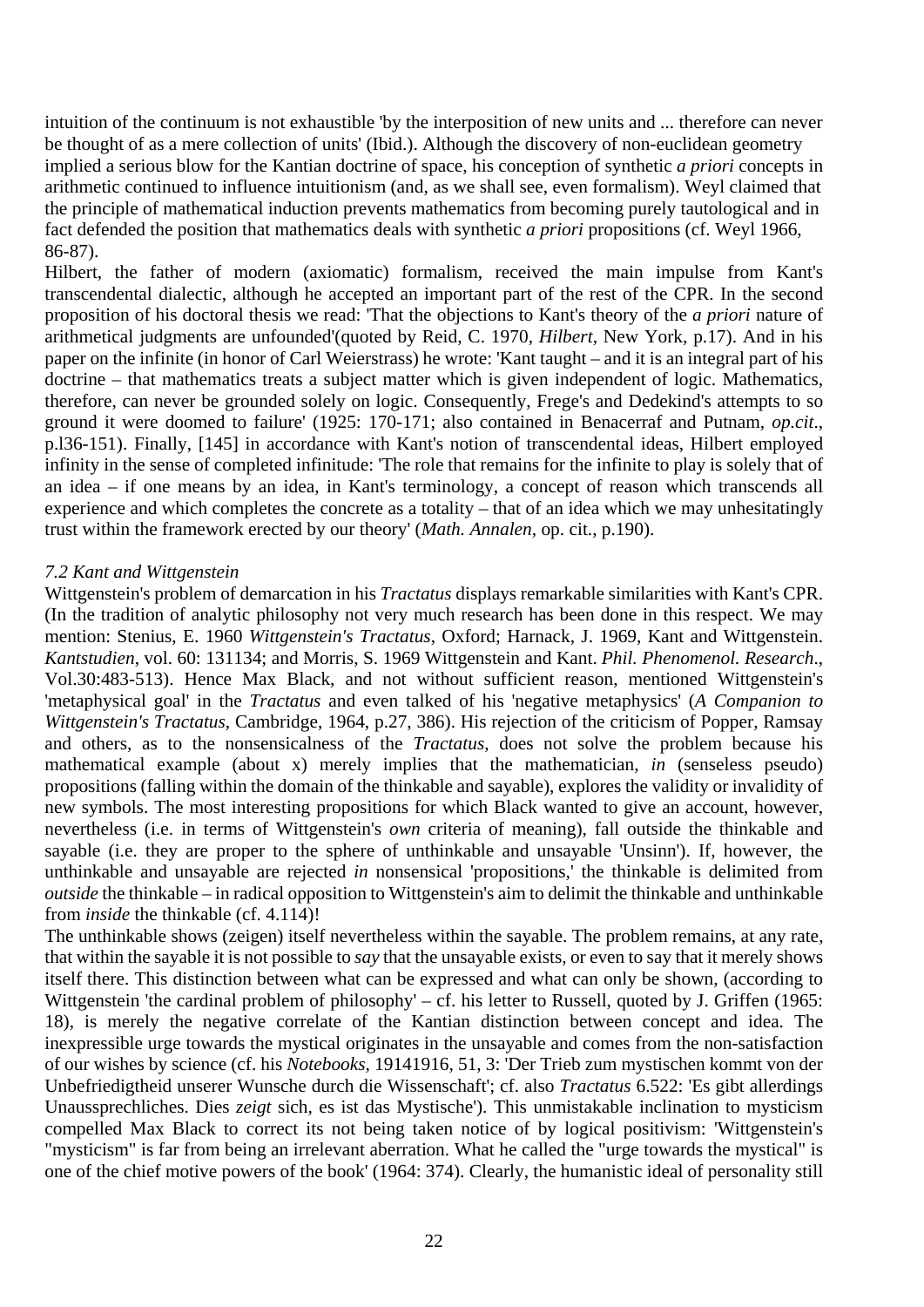remains the dialectical counterpart of the science-ideal as delimited within the sphere of the unsayable and unthinkable.

## *7.3 The Kantian opposition of analysis and synthesis*

This opposition drawn by Kant (cf. CPR, B. 130), manifesting itself in his mentioned distinction between *analytic* and *synthetic* judgments (cf. B. 10 ff.), is nothing but an after effect of his (implicit) acceptance of Descartes's purely spatial characterization of material bodies. This explains why Kant considered the judgment: 'All bodies are extended' to be analytic, whereas the judgment: 'All bodies are heavy' is seen as synthetic (B,11). But if the characteristic *weight* (mass) is not *analytically* implied in the concept of a physical body, it is, logically viewed, contradictory to predicate weight in a so-called empirical-synthetic sense of the physical body. In other words, if a correct concept of a physical body does not imply (some or other specified form) of this modal physical feature (weight) in an analytical way to begin with, it cannot afterwards be predicated of the body, except illogically. [From: P is non-Q, one cannot infer: P is (such and such) Q.]

In order to get rid of these problems, one should investigate what analysis is all about. To be sure, *analysis*  and *abstraction* imply each other reciprocally. To analyze something always implies an act of *identification* and *distinguishing*, and abstraction concerns the lifting out (i.e. identification) of something (or some feature) by disregarding (i.e. distinguishing it from) non-relevant things (or characteristics). In a similar way the two 'legs' of analysis imply each other: identifying something requires the necessary distinction between what is identified and what is distinguished from it (and vice versa). The act of identification, however, amounts to the combination (uniting, bringing together) of all the essential characteristics of that which is identified, clearly showing that this act of concept-formation is simply an act of *synthesis*. (E. Cassirer pointed out that the determination of a concept as 'unity in multiplicity' belongs to the classical legacy of logic and philosophy as such – cf. his: *Philosophie der symbolischen Formen*, Vol. III, Berlin, 1929, p.339.) This insight demonstrates that the Kantian opposition of analysis and synthesis is incorrect: synthesis is not the opposite of analysis, but merely the opposite of the other leg of analysis, namely distinguishing!

In the tradition of reformed philosophy, both Dooyeweerd and Vollenhoven were following this untenable Kantian view. Together with the impact of Kant's distinction between sensibility and understanding (logical and nonlogical), this heritage is responsible for the way in which Dooyeweerd formulated his so-called 'Gegenstand'-relation: 'Here we oppose the logical, i.e. analytical function of our real act of thought, to the nonlogical aspects of our temporal experience' (1969 vol. 1: 39). In my dissertation I critically examined the untenability of this 'Gegenstand'-relation (cf. 1973: 102 ff.). Dooyeweerd's defence (cf. *Philosophia Reformata*, 1975, p.83-101) tried to refute my arguments, but still sidestepped the crucial issue. If, as Dooyeweerd upheld, theoretical thinking is only possible by means of an *inter-modal* (i.e. logical – non-logical) synthesis between the logical function of our real act of thought and the non-logical aspects of experience, then theoretical knowledge [146] of the *logical* aspect itself is impossible. The Gegenstand-relation simply implies that our theoretical-logical acts (of *identification* and *distinguishing*) could only be directed towards non-logical states of affairs. For instance, it implies that the juridical aspect can only be *identified* (compare the identity-proposition: legal is legal) because it is *non-logical* in nature. But then, clearly, the identity-proposition: *logical is logical*, is valid if, and only if, logical is non-logical! (Cf. Strauss, *Begrip en idee*, p.106. It is striking that Dooyeweerd completely sidestepped this particular criticism of mine!)

Unfortunately, lack of 'space and time' disenable us to discuss an alternative approach in terms of (systatical and distatical) logical objectification, and the distinction between logical-empirical-analytical and logical-empirical-synthetical (implying that it is only on the *basis* of the implied analytic structure of a proposition that one can, synthetically, employ *specified* predicates – having weight (mass) must analytically be implied in the concept of a physical body, whereas having this *specific* weight can only be predicated of a particular body in a logical-empirical-synthetical sense).